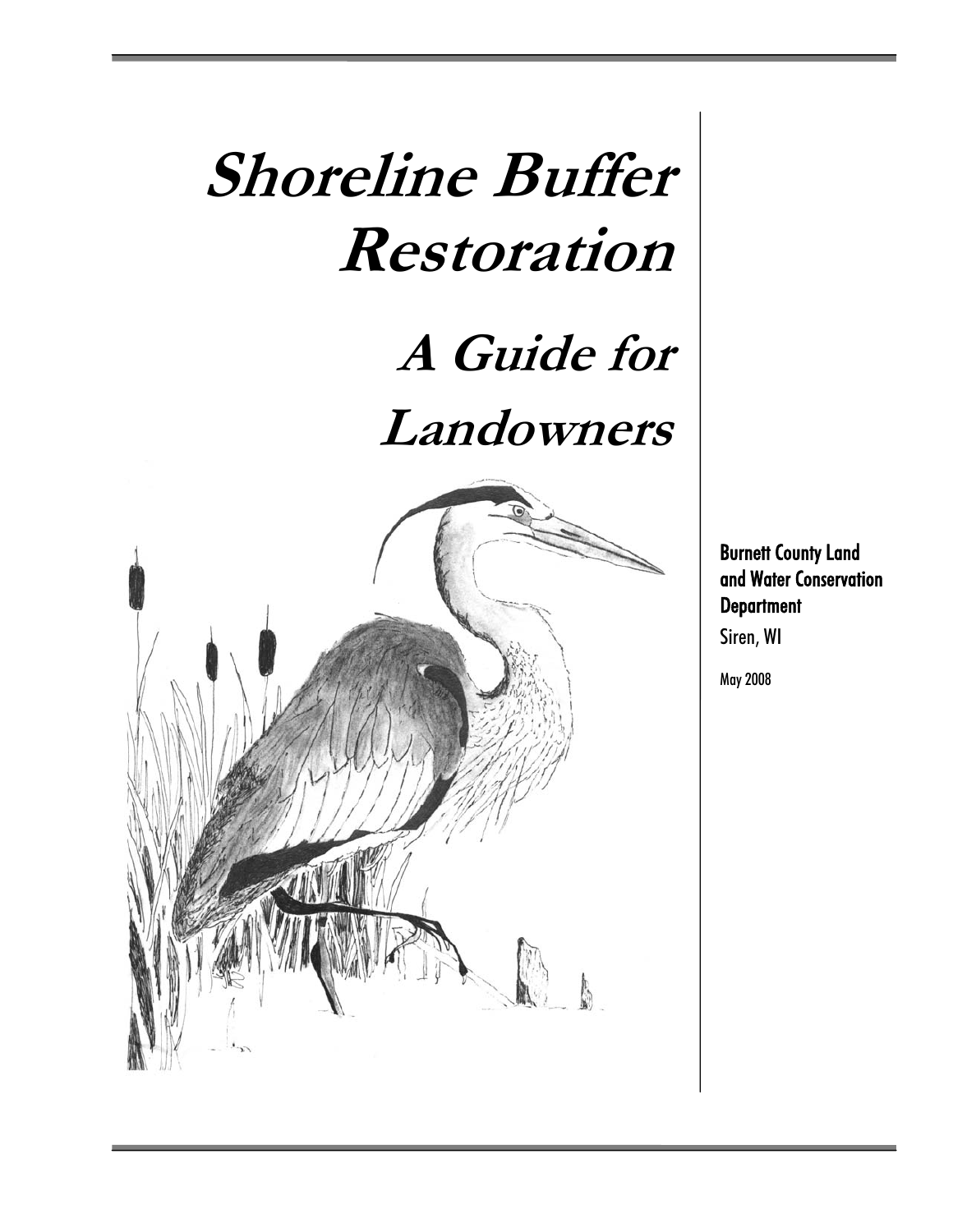#### Prepared By

Harmony Environmental **Amery, WI** Leaning Pine Native Landscapes South Range, WI

Design/DTP – Karla Schnorf Minneapolis, MN

Cover Art – Sarah McCuker Superior, WI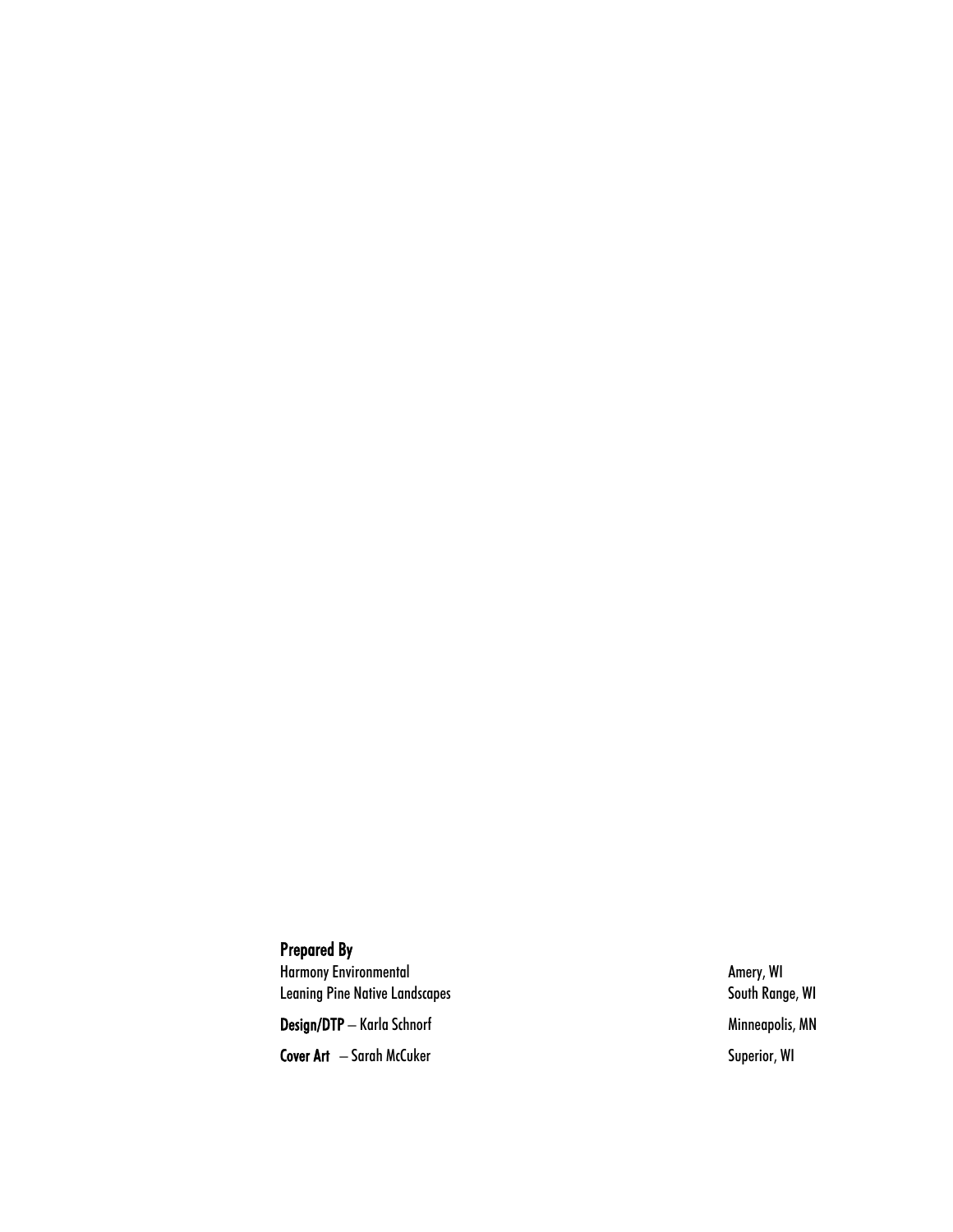## Table of Contents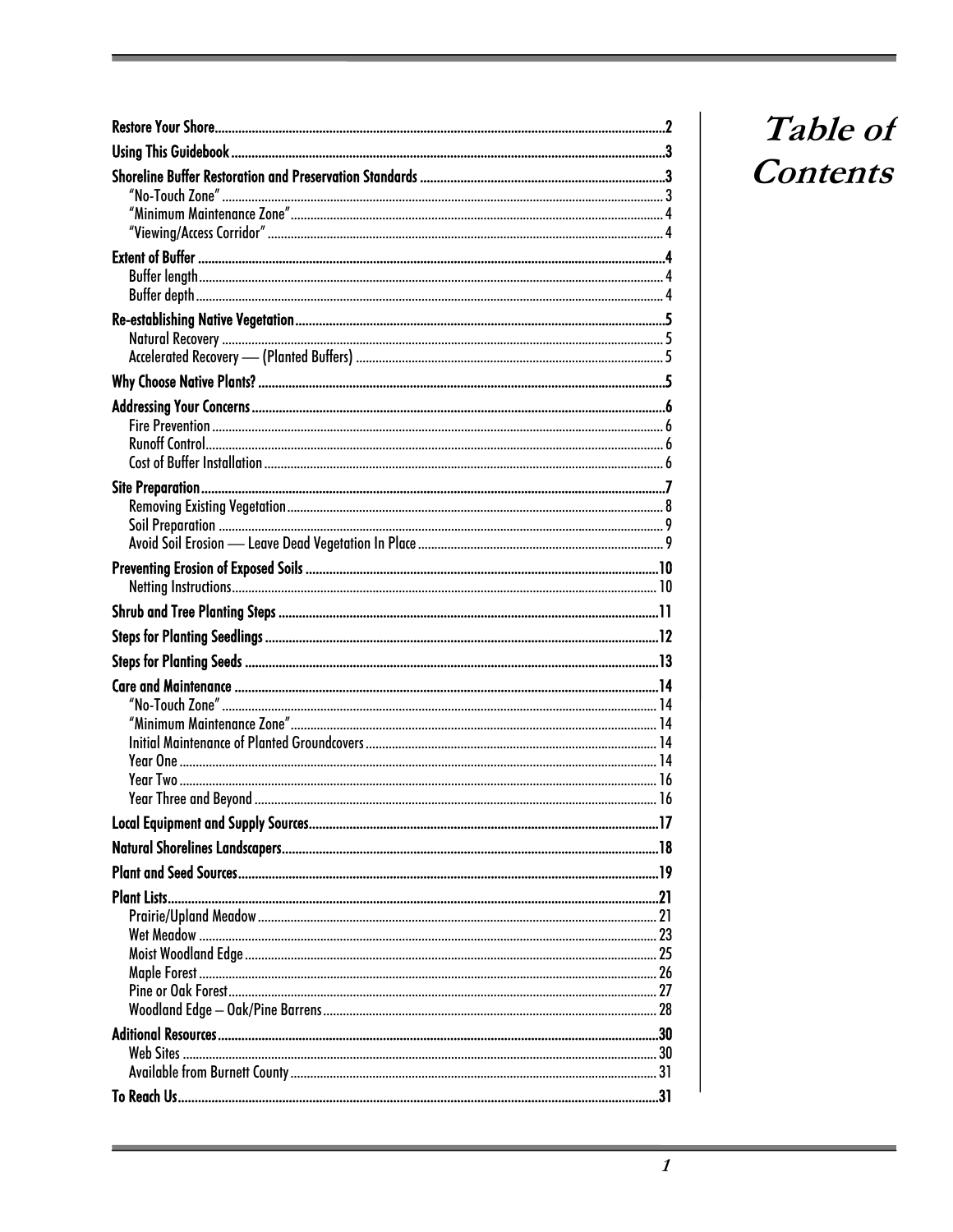



## Restore Your Shore

ith shoreline development at an all time high, natural shorelines are becoming a scarce resource in With shoreline development at an all time high, natural shorelines are becoming a scarce resource<br>morthern Wisconsin. From 1990 to 2000, annual building permits in Burnett County increased by ninety percent. A recent survey estimated that only about thirty percent of the county's shoreline parcels have an adequate natural buffer. There are many compelling reasons to reverse this trend:

#### Keep the water clean

 thick cover of vegetation and an intact duff layer of leaves and pine needles serve to slow water A thick cover of vegetation and an intact duff layer of leaves and pine needles serve to slow water<br>A flow allowing runoff water to soak into the soil or be filtered by the vegetation. The deep roots of native grasses and shrubs help to hold soil in place. Soil carries nutrients, which are better kept on your shore than in the lake, where they can fuel algae growth.

#### Provide a home

iverse mixtures of native trees, shrubs, and groundcovers are important for the creatures that make Diverse mixtures of native trees, shrubs, and groundcovers are important for the creatures that mot<br>their homes near the water. Trees and shrubs along the water's edge provide shade for fish and places for shoreline birds to nest and find food. Plants in the water and near the shore provide cover for fish, frogs, salamanders, turtles, and the aquatic insects that feed them.

Think about how your waterfront experience is enhanced by the sight of a loon or heron on the water, a turtle sunning itself on a log, or the call of a frog at dusk. All of these creatures depend on vegetation near the shore.

### Create natural beauty

Buffers of natural vegetation screen views to and from the lake and create a wonderful sense of privacy. Take a look at your property from the water. Does it create the privacy. Take a look at your property from the water. Does it create the northwoods atmosphere you were looking for when you bought property here?

## What is a Shoreline Buffer?

 shoreline buffer is a zone of native vegetation that extends from the ordinary high water mark A shoreline buffer is a zone of native vegetation that extends from the ordinary high water mark<br>
A inland. A buffer restoration seeks to restore functions originally provided by the natural vegetation.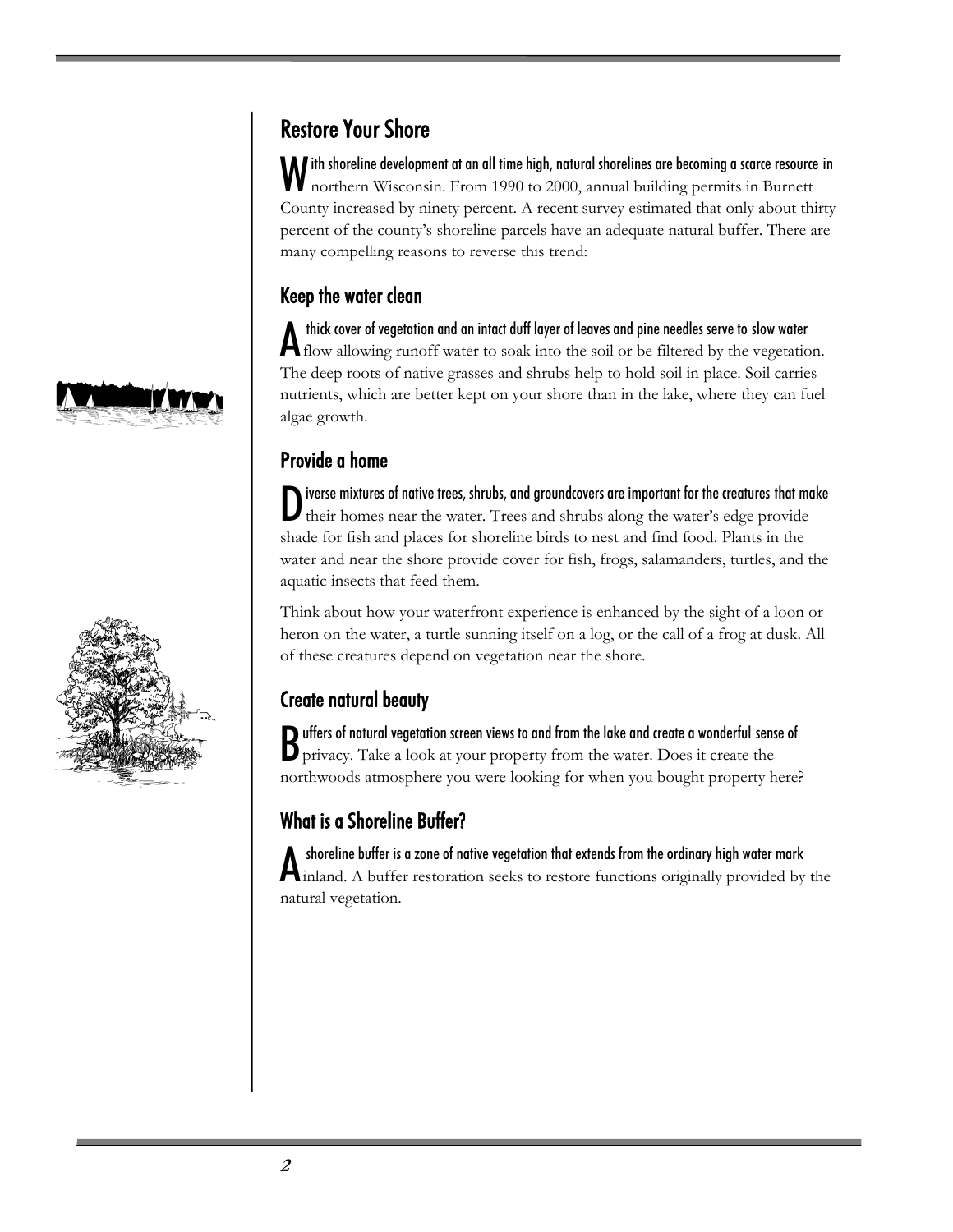#### Do Your Part

any landowners are deciding to voluntarily restore shoreline buffers. These landowners and their M any landowners are deciding to voluntarily restore shoreline buffers. These landowners and the human and animal neighbors will be reaping the benefits for years to come. Financial incentives are available to help pay for plants, materials, and labor for planting shoreline buffers. Additional incentives are available when you agree to permanently protect your shoreline. Call the Land and Water Conservation Department or visit the Burnett County web site for details.

#### Burnett County Shoreline Buffer Restoration

**D** urnett County requires that a natural zone of vegetation at least 35 feet deep be left intact next to Burnett County requires that a natural zone of vegetation at least 35 feet deep be left intact next to the water. However, on many shoreline parcels, the protective zone of vegetation has been removed or greatly altered. To help mitigate the impacts that occur when structures closer than the allowed setbacks are enlarged or altered, the buffer zone must be reestablished.

## Using This Guidebook

he landowner guidebook is designed to help you restore your shoreline buffer. It includes a summary The landowner guidebook is designed to help you restore your shoreline buffer. It includes a sum<br>of county buffer standards; instructions for preparing the site, planting, and maintaining the buffer; and information about plant selection and sources of plants, seeds, and supplies.

## Shoreline Buffer Restoration and Preservation Standards

 $\boldsymbol{\mathsf{S}}$  tandards have been developed to ensure that adequate natural buffers are planted and preserved.<br> $\boldsymbol{\mathsf{S}}$  The standards apply to both voluntary sites where cost sharing and/or incentive The standards apply to both voluntary sites where cost sharing and/or incentives are provided and to sites where a buffer restoration is required for permitting modifications to a nonconforming structure. The standards are summarized below. Copies of the complete standards are available from the Land and Water Conservation Department.

The vegetation protection area (the buffer) must consist of a mix of native trees, shrubs, and groundcovers. A 35-foot minimum buffer depth is established in state rule. Burnett County has clarified these requirements in recent revisions to the Shoreland Zoning Ordinance. There are three major zones of a buffer.

### "No-Touch Zone"

nce the buffer is established, vegetation removal and land disturbing activities are prohibited  $\bf{O}$  nce the buffer is established, vegetation removal and land disturbing activities are prohibited in this area that begins at the ordinary high water mark and extends 35 feet inland. Since mowing, raking, and cutting trees are not allowed; minimal labor is needed to maintain the no-touch zone. Removal of dead trees or limbs is allowed only if there is a significant safety hazard, and permission from the county Zoning Office or Land and Water Conservation Department is required.



Shoreline buffer restoration and preservation standards are available from the Burnett County Land and Water Conservation Department.

The "no-touch" or no-mow zone is an area where natural vegetation is allowed to grow.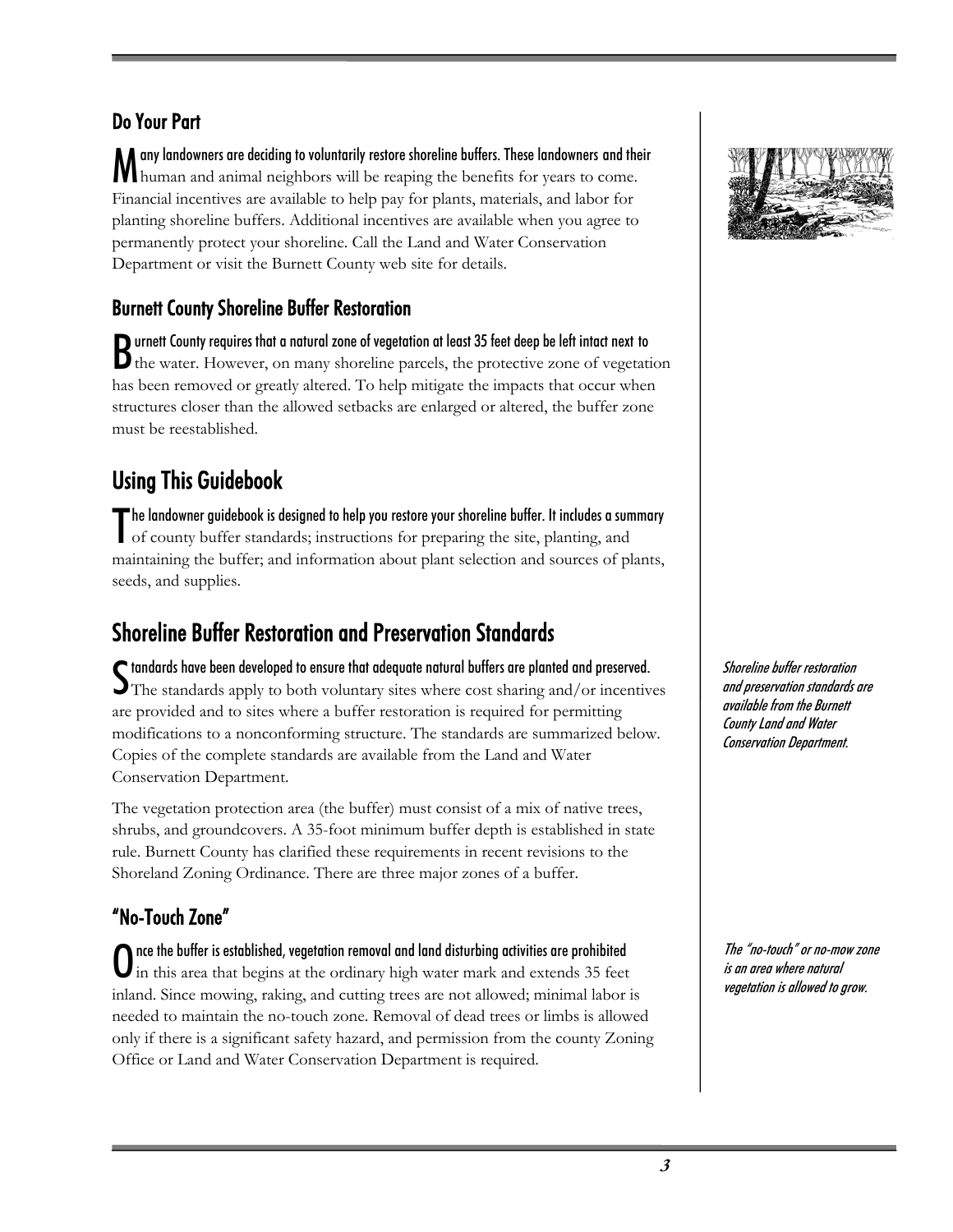#### "Minimum Maintenance Zone"

imited pruning and mowing are allowed in this area. In general, the minimum maintenance Imited pruning and mowing are allowed in this area. In general, the minimum maintenance area begins 35 feet from the ordinary high water mark and extends inland. Exceptions to this rule are made for some setbacks as described under "buffer depth." A minimum maintenance zone must have a groundcover, but lawn grasses are acceptable here. Trees and shrubs may be less dense than in the no-touch zone.

#### "Viewing/Access Corridor"

 $\blacksquare$  he viewing/access corridor extends from the lake inland, more or less perpendicular to the shore. It The viewing/access corridor extends from the lake inland, more or less perpendicular to the may be up to 30 feet wide. Clear cutting, filling, grading, and other land disturbing activities are not permitted in the corridor. Limited tree removal, pruning, and mowing are allowed. Walkways, pathways, and stairs must be located in the corridor; and piers, wharfs, and lifts must be placed in the water immediately in front of the corridor. Viewing corridors on adjacent properties must have a minimum 30-foot separation of buffer area between them.

## Extent of Buffer

#### Buffer length

The buffer must extend the entire length of the lot along the shoreline except that a single viewing/access corridor up to 30 feet wide is allowed. viewing/access corridor up to 30 feet wide is allowed.

#### Buffer depth

#### Building setbacks greater than 60 feet

The buffer must extend from the ordinary high water mark to within 25 feet of the structure (for nonconforming setbacks) or to within 25 feet of the required structure setback. The no- touch zone must be at least 35 feet deep. The remainder may be minimum maintenance zone.

#### Building setbacks between 50 and 60 feet

The buffer must extend from the ordinary high water mark, 35 feet inland. The notouch zone makes up the entire buffer.



The buffer must extend from the ordinary high water mark, 35 feet inland. The notouch zone must extend to within 15 feet of the primary structure.

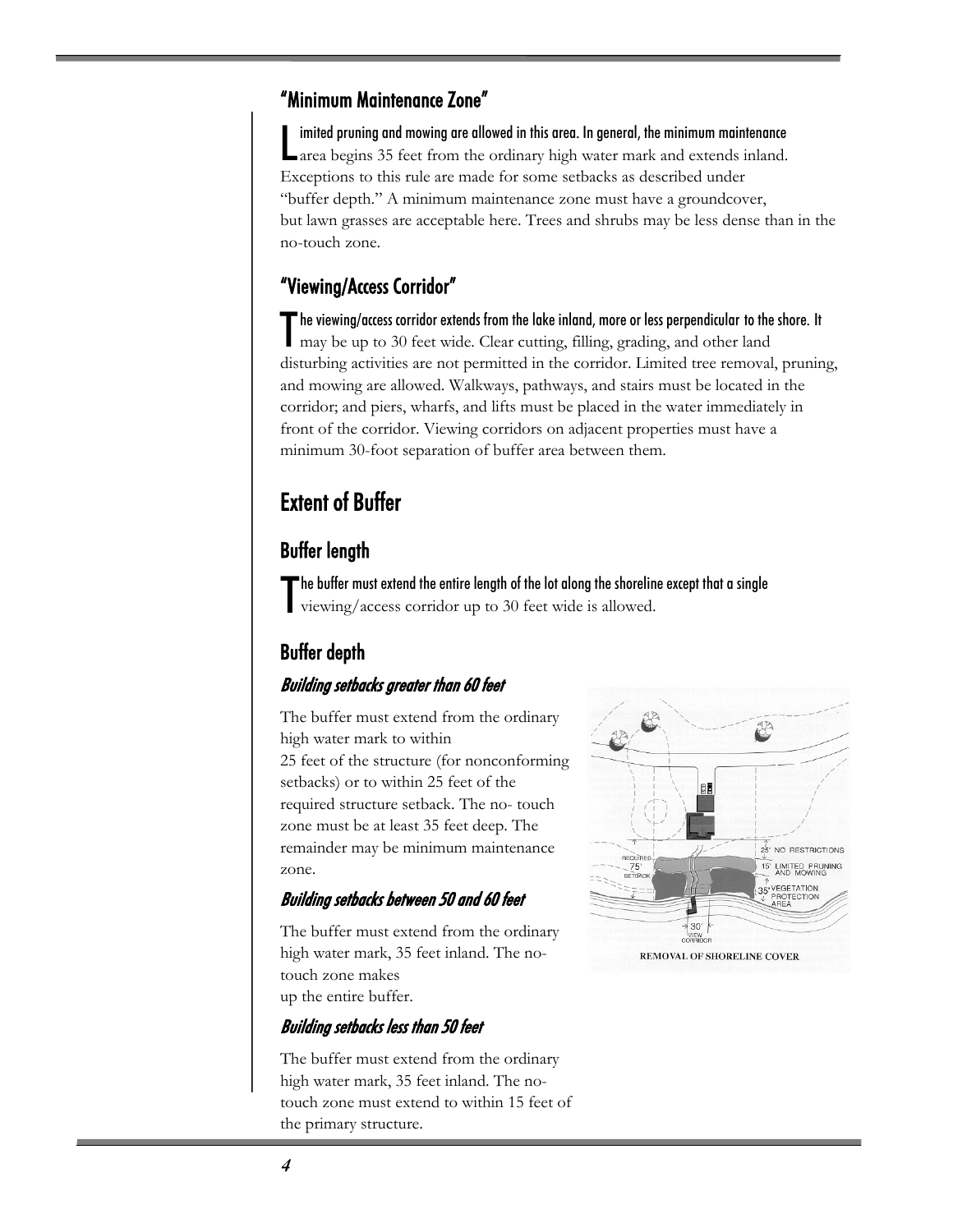## Re-establishing Native Vegetation

Selecting the appropriate technique for establishing native vegetation depends on an assessment of the existing vegetative cover and site conditions. There are two general techniques to choose from to establish native vegetation.

#### Natural Recovery

ative vegetation will recover naturally when the site is protected from disturbance and where N ative vegetation will recover naturally when the site is protected from disturbance and where<br>adequate seed and/or root sources and appropriate site conditions are present. Natural recovery, or "no-mow" zones are encouraged to save time, effort, and money. Wet shoreline margins, where turf grasses are not well established, are particularly suited to natural recovery. Results may be slower than for planted buffers, but there is virtually no cost, and the end result may appear more natural.

An area where a dense growth of turf grasses has been maintained for several years is usually not well suited to natural recovery. Turf grasses frequently out-compete native vegetation, and the area may lack native seed sources. Areas of bare sand may lack native seeds and plant roots and may take many years to revegetate naturally. Areas with extensive stands of invasive weeds should also not be left to recover naturally. Web sites and other resources to assist with identification of invasive weeds are included at the back of this book.

### Accelerated Recovery — (Planted Buffers)

ative vegetation must be seeded or planted in areas not well suited to natural recovery or where N ative vegetation must be seeded or planted in areas not well suited to natural recovery or whe<br>Quick results are desired. Planting standards are established for native tree, shrub, and groundcover layers in the buffer restoration standards. The focus of this guidebook is to provide instructions for planted buffers.

On many sites, natural and accelerated recovery techniques can be combined. For example, natural recovery might be used along the shoreline where there are native plants, and accelerated recovery used for the remainder of the restoration, where turf grasses dominate.

## Why Choose Native Plants?

ative plants have evolved for thousands of years with the local soils, climate, and N shoreline environment. They provide the essential elements of food, shelter, and space for wildlife and fish species. Stands of native plants also act as an efficient sponge, soaking up rain and snowmelt runoff and maximizing groundwater recharge. Many have deep root systems that will stabilize soil and prevent erosion. There are many beautiful native plants to choose from to enhance the aesthetic value of your property. Once established, native plants will require little or no maintenance.

The cheapest way to restore a shoreline buffer is to simply allow vegetation to grow.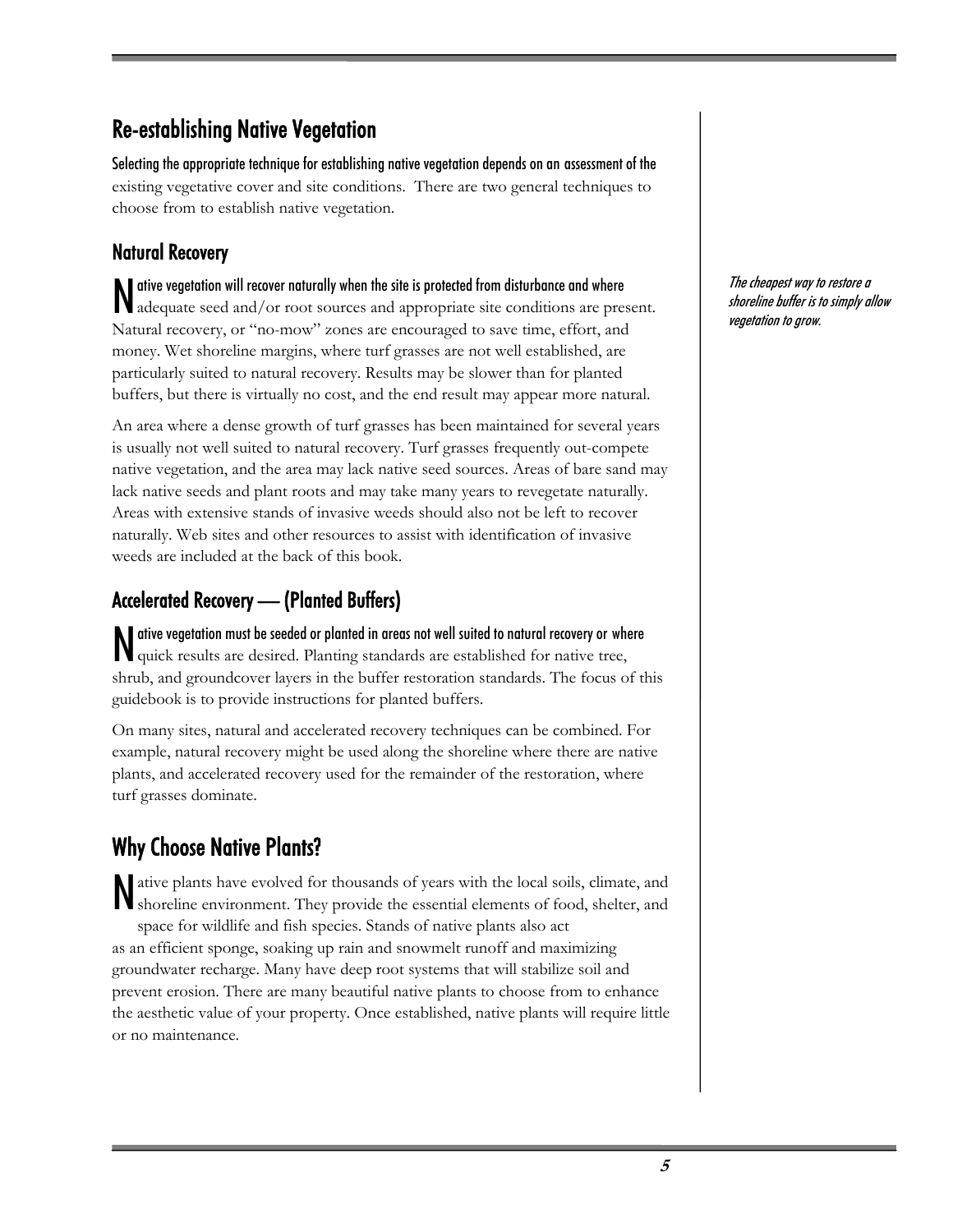## Addressing Your Concerns

## $\boldsymbol{Y}$ ou are likely to have a variety of questions and concerns about restoring a shoreline buffer.<br>Your questions are addressed when you receive assistance with a shorelin

Your questions are addressed when you receive assistance with a shoreline restoration design.

#### Will **there be a place to swim?**

It is possible to leave a place for swimming and to allow a clear line of sight to see children that are near the water.

#### **How will the restoration affect my view?**

Restoration plantings can be arranged to frame rather than block desirable views.

#### **Will mosquitoes increase?**

Mosquitoes increase with added standing water, not increased vegetation.

#### **How soon can I expect results?**

The time it takes to see results varies with soil moisture, nutrients, and sunlight. Planting seedlings rather than seeding an area generally speeds up results. And, of course, planting larger trees and shrubs results in a more finished project, sooner.

#### Fire Prevention

#### ortions of Burnett County are prone to forest fires. Popular residential and recreational lakes and

Portions of Burnett County are prone to forest fires. Popular residential and recreational lakes and<br>rivers are located in these areas in Northern Burnett County. Conifer (evergreen) trees are especially susceptible to fire. To reduce fire danger, avoid planting conifers close to structures – especially when planting on the landward side of the house.

#### Runoff Control

**D** unoff should be maintained in sheet flow (not channels) to the greatest extent possible. The very Punoff should be maintained in sheet flow (not channels) to the greatest extent possible. The very<br>Sandy soils in Burnett County infiltrate water quickly when runoff is directed to areas where it can soak into the ground.

Runoff from impervious surfaces (such as driveways and patios) and roof gutter downspouts should be directed to maximize infiltration. Rain gardens are one option for infiltration. Rain gardens are sunken areas planted with flowers designed to soak in runoff water. This practice is explained along with other possibilities for runoff control in the booklet: **Controlling Runoff and Erosion From Your Waterfront Property**. It is available from the Land and Water Conservation Department.

Pay special attention to how water will run after the buffer is created. The desired end result is for runoff water to filter through rather than run around the buffer zone. A low berm placed above the viewing corridor opening can direct water flow through the buffer.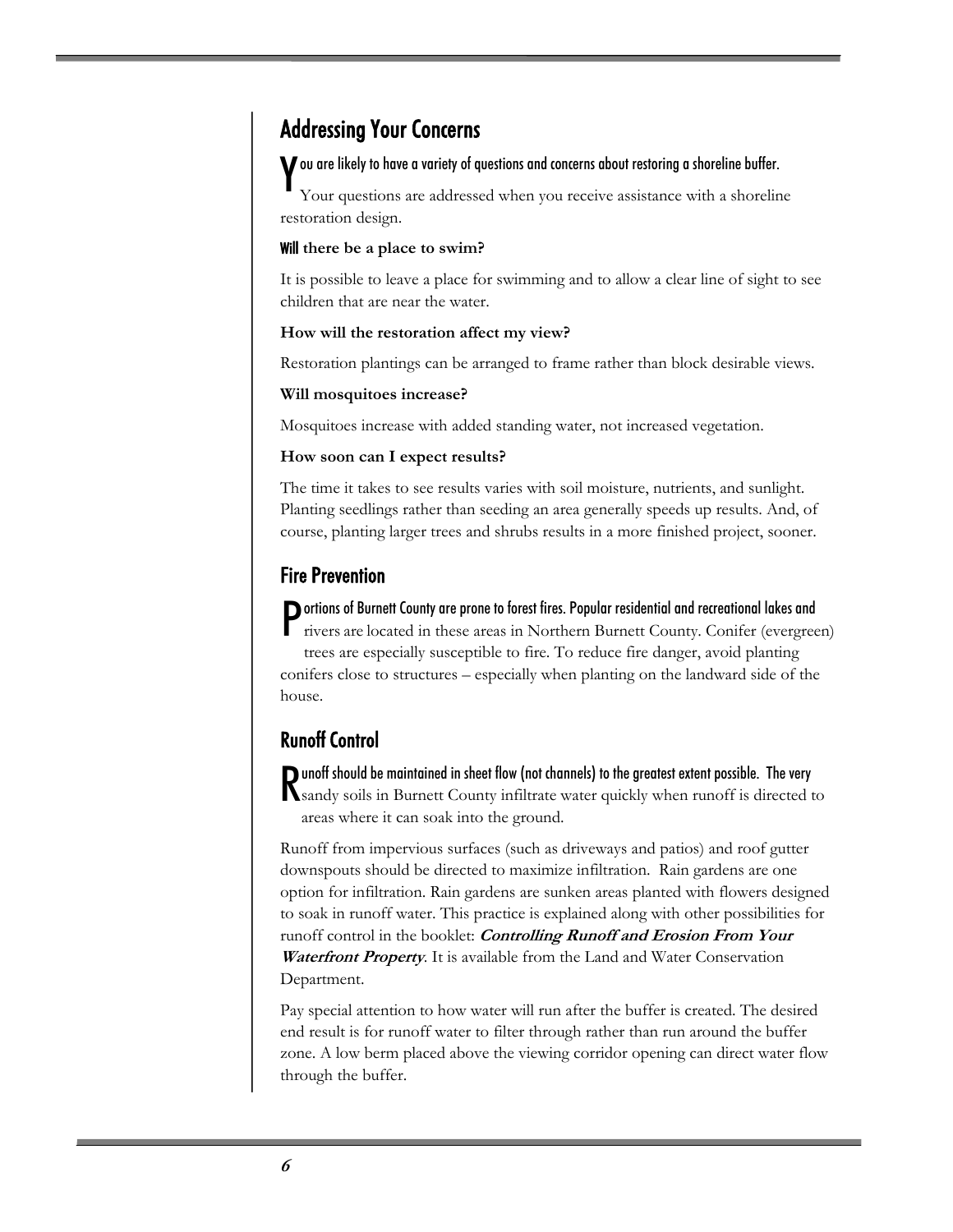#### Cost of Buffer Installation

osts for planting a shoreline buffer vary greatly. Establishing natural recovery or no-mow zones to Costs for planting a shoreline buffer vary greatly. Establishing natural recovery or no-mow zones to encourage native plant growth in all or part of the buffer greatly reduces costs. Seeding groundcovers is generally cheaper than planting seedlings, but results will take longer to see and seeds require very frequent watering. Do-it-yourself installation costs for buffers have ranged from nothing for establishing no-mow zones and transplanting shrubs to over two dollars per square foot for professional installation. Costs of native plants and planting supplies only can generally be kept below one dollar per square foot. Professional landscapers charge more, but using an experienced contractor may result in a more successful project.

Planting shrubs or trees as bare-root stock greatly saves on the cost. Burnett County sponsors a shrub and tree sale annually in April. Shrubs and trees purchased through the sale are usually less than one dollar each. Order forms are available beginning in January. The County also sponsors a native wildflower and grass seedling sale with orders taken through March and distribution in early June. A tray of 48 seedlings will cover approximately 50 to 75 square feet. Additional sources of native plants and seeds are found in the back of this publication.

### Site Preparation

Proper site preparation is one of the most important steps in establishing a native plant landscape.<br>Native plantings can survive on poor, sandy soils and eventually will require li Native plantings can survive on poor, sandy soils and eventually will require little maintenance. However, you might need to lessen the competition on the site by first removing the existing vegetation. Turf grasses can quickly out-compete newly planted native grasses and wildflowers if left in place.

Sometimes removing existing vegetation is not necessary, and it is possible to plant among existing scattered native plants and/or poor grass cover or to leave zones of vegetation intact. The moist zone near the water's edge often consists mostly of native plants because turf grasses are flooded out. Seeds and underground stems may quickly revegetate the area if allowed to grow. Selected native flowers, grasses, and shrubs can usually be planted among existing native vegetation to fill in bare spots or to add color and variety. Stands of invasive plants like reed canary grass or purple loosestrife should be removed from wet areas.

Ask for assistance with site evaluation if you are unsure if removing existing vegetation will be necessary.

Burnett County offers economically priced trees, shrubs, and native plants each year.

Remove thick turf grasses to reduce competition for newly planted native plants.

Sometimes removing existing vegetation is not necessary, and it is possible to plant among existing scattered native plants and/or poor grass cover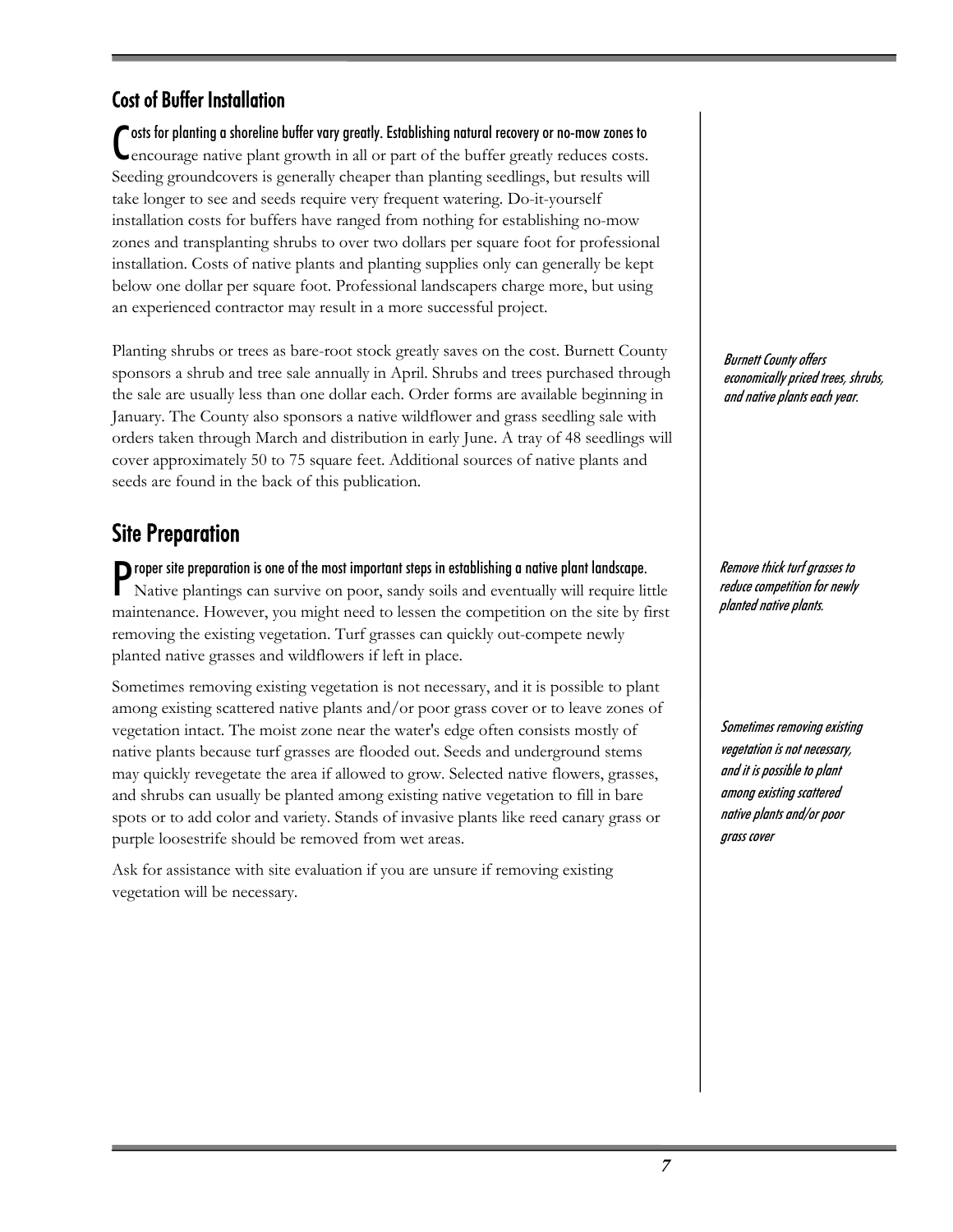#### Removing Existing Vegetation

ou can remove existing vegetation by smothering, applying herbicide, or a combination of the two. Y

#### Smothering – Use Black Plastic

Covering a site with black plastic removes vegetation without chemicals.

In full shade areas, smothering with black plastic is less effective and an herbicide application may be necessary. Black plastic spread over vegetation eliminates light and creates heat that kills existing plants. This method is suitable for almost any site. In areas with high exposure to wind, extra care must be taken to anchor the plastic in place. Explain the purpose of the plastic to your neighbors; they might wonder!

#### 1. You will need

- 3.5 mil or thicker black plastic to adequately cover the area, plus extra to overlap sheets at least 6 inches.
- 4 inch or longer, 11 gauge or heavier U-shaped metal staples.
- (enough to space 1 foot apart where plastic overlaps and at the edges).
- ♦ Heavy objects like logs, cement blocks, boards, or tires to hold the plastic in place.
- 2. Prepare the site by mowing, weed whacking, or trimming vegetation to be removed.
- 3. If the soil is dry, water thoroughly.
- 4. Lay down the plastic. Get some help and choose a calm day. Overlap the plastic at least 6 inches if using more than one piece. Go around or cut holes for any existing plants you wish to preserve.
- 5. Anchor the plastic firmly in place using long U-shaped staples and heavy objects to be sure it stays there. All seams and edges must be firmly anchored to exclude light.
- 6. Leave plastic in place 6-8 weeks during spring or summer. Make certain there is no sign of living vegetation before removing it.
- 7. Remove plastic and plant directly into dead vegetation without tilling.

#### Applying Herbicide

Herbicide is a much faster way to remove vegetation, but it must be used carefully and according to label instructions.

- 1. A glyphosate herbicide like Roundup $\circledR$  is recommended. These herbicides only affect plants directly sprayed, and will break down into harmless substances rapidly. Vegetation must be actively growing for this herbicide to be effective. To encourage growth, mow grass and allow it to regrow several inches.
- 2. When applying an herbicide, shield and spray around existing native plants. Avoid drift of herbicide to water. If herbicide is to be applied in or over the water, an aquatic glyphosate formulation such as *Rodeo*<sup>®</sup> must be used and a Department of Natural Resources permit is required.
- 3. Timing of herbicide application is crucial. Do not apply when rain is forecast within the next 24 hours or on a windy day.
- 4. Wait at least 7 to 10 days before planting native plants. Be certain that vegetation is dead before planting. If turf is still green or yellow-green, a repeated application is recommended.
- 5. Leave dead plant material in place. It will serve as mulch for the new plants by holding moisture, anchoring soil, reducing weed growth, and contributing organic matter to the soil.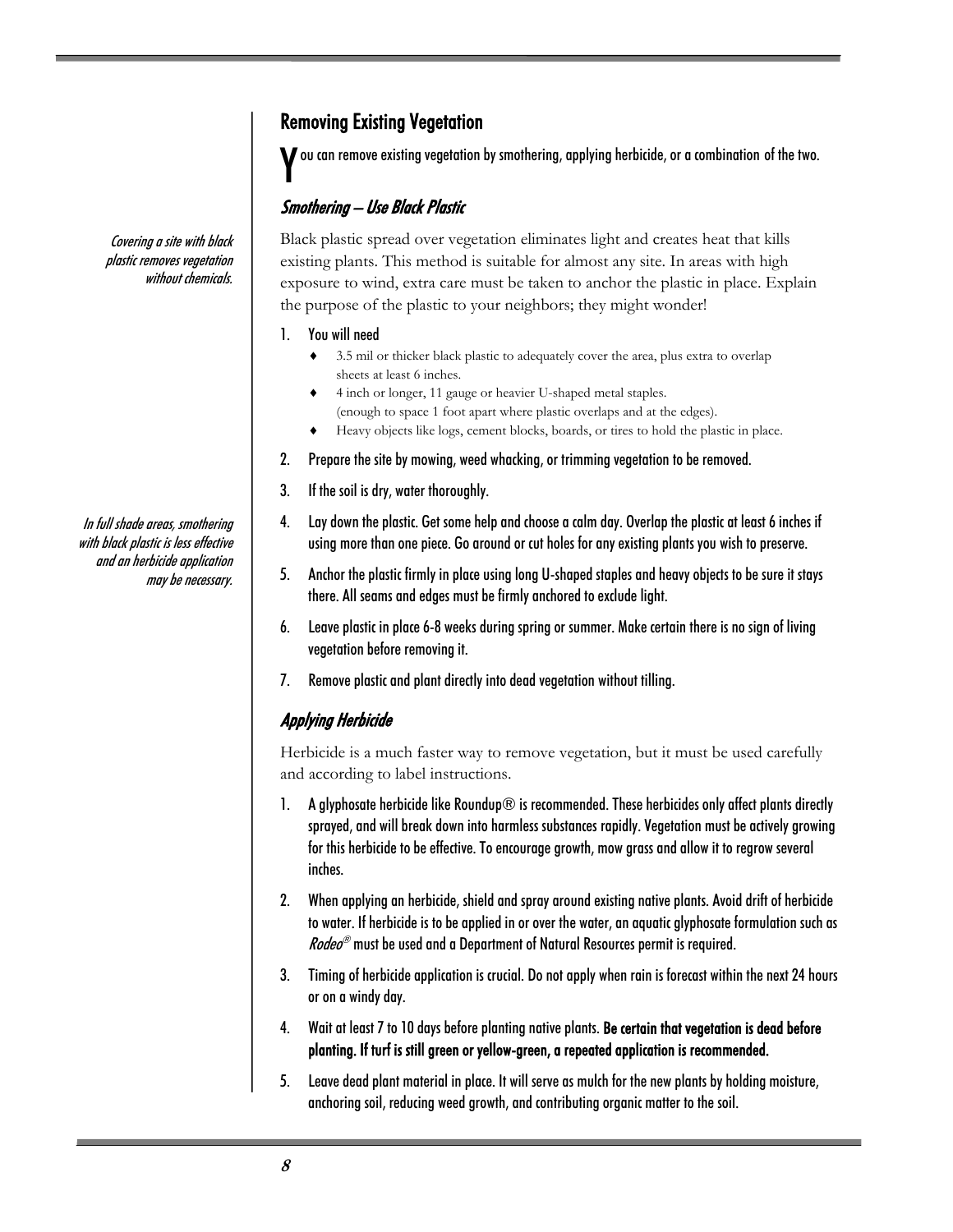#### Soil Preparation

n most cases soil preparation is not required to plant native plants as long as they are chosen to n most cases soil preparation is not required to plant native plants as long as they are chosen to match the soil, moisture, and light conditions at the site. Adding black dirt or manure can be detrimental to shoreline plantings. These soil amendments may favor weed growth, and the native plants may grow more quickly and be less sturdy.

Occasionally, soil amendments are necessary. It is wise to have the soil tested if you have any questions concerning its type, pH, or fertility. Contact the University of Wisconsin Extension office for a soil test kit. In highly acidic soils (less than 5.5 pH), adding lime may encourage plant growth. Fertilizers may also be required for soils having low nutrients.

Fertilizer use is recommended where mulches are used because they demand nitrogen as they decompose. Fertilizer should never be broadcast due to the potential for runoff into the lake. Instead, apply a very small amount of organic fertilizer in each planting hole. For a 6-0-6 NPK ratio, use one teaspoon of organic fertilizer per grass or wildflower plant and  $\frac{1}{4}$  cup per shrub or tree. Up to one cup can be added to larger shrub or tree planting holes. An organic rather than a chemical fertilizer will release nutrients more slowly and is less likely to burn plant roots or run off into the lake. Use phosphorus-free or very low phosphorus fertilizer. Phosphorus levels are adequate in most soils, and phosphorus can increase algae growth in the lake. Phosphorus is the middle number of the three given on the fertilizer bag.

Soybean meal is a good organically-based fertilizer with appropriate nutrient levels, but it may attract animals that dig up plants to get the soybean meal. Composted animal manures or sewage sludge are less likely to attract animal pests and may, in fact, repel them.

#### Avoid Soil Erosion — Leave Dead Vegetation In Place

ead vegetation left in place after smothering or an herbicide application does not need to be Dead vegetation left in place after smothering or an herbicide application does not need to be removed. Leave the dead material to serve as a mulch to capture moisture, reduce weed growth, and add organic material to the soil. If planting seedlings, you can plant directly through the dead material. Be sure that the roots are buried in soil and not in the thatch of dead lawn, where the plant would quickly dry out and die. If seeding, additional soil preparation will be necessary.

Avoid using fertilizer with phosphorus near the water. Phosphorus is the second number listed (6-0-6) on the label.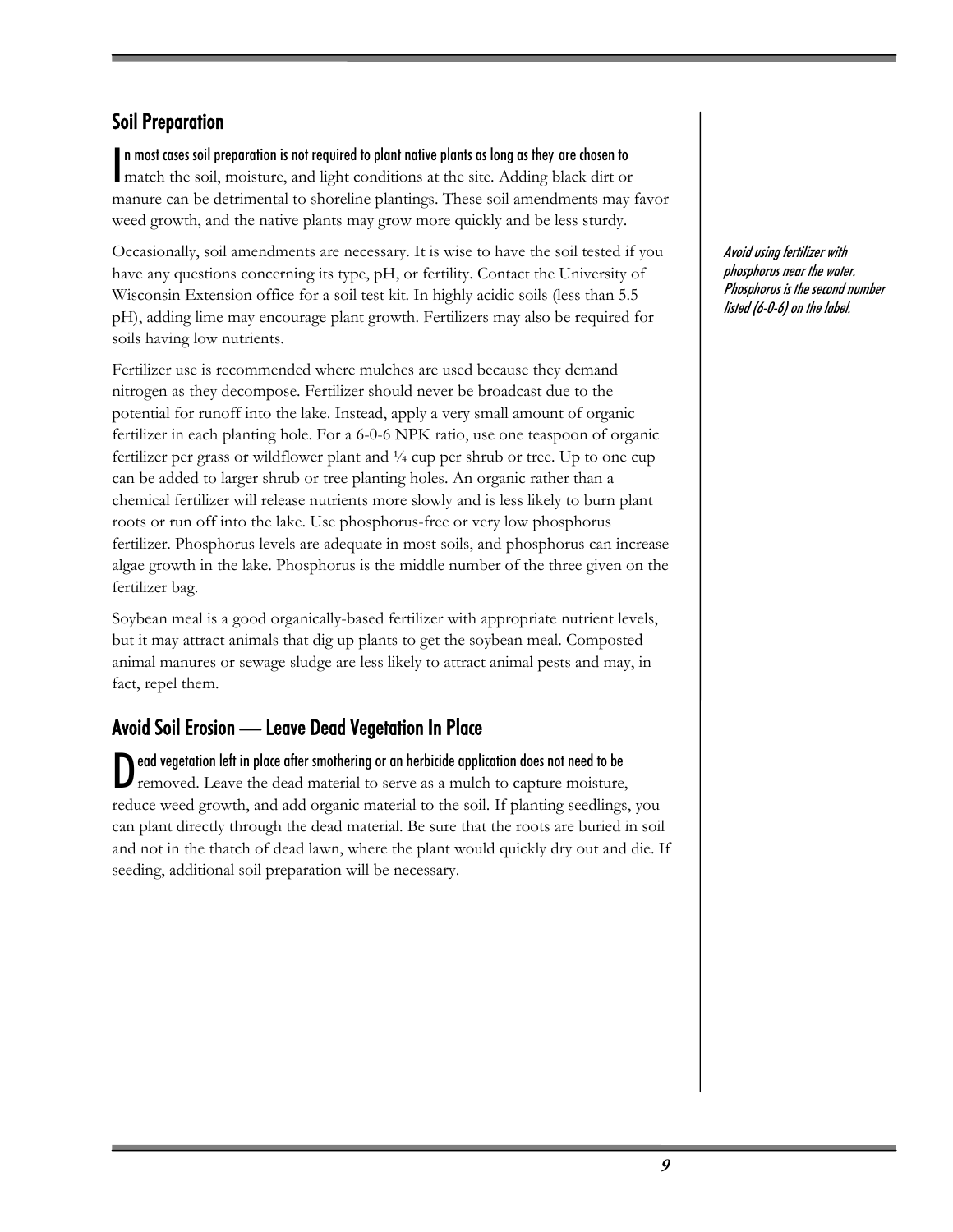## Preventing Erosion of Exposed Soils

But the soils must be stabilized to avoid serious erosion problems. Bare soils may be present because of erosion from runoff, bank instability, heavy use, or construction activities.  $\mathbf D$  erosion from runoff, bank instability, heavy use, or construction activities. Eliminate or minimize the cause of the bare soil and then stabilize the area following the guidelines below.1 Any bare sand or dirt should be planted with seeds and / or seedlings and mulched. Additional stabilization methods are necessary on sloped areas.

| All sites          | Seed or plant permanent vegetation and mulch                                       |
|--------------------|------------------------------------------------------------------------------------|
| After September 15 | Temporary seeding of annual rye<br>Permanent seeding next growing season           |
| Slopes $>12\%$     | Companion seeding of oats, annual rye, or Canada wild rye                          |
| Slopes $>$ 20%     | Companion seeding of oats, annual rye, or Canada wild rye<br>Mulch, net, and plant |

## Netting Instructions

- 1. Divert channelized water from above (such as from a rain gutter downspout) to an infiltration area to help establish vegetation and minimize erosion.
- 2. Bring in small amounts of topsoil or sand to even the slope where it has eroded. Check with the Land and Water Conservation Department or the Zoning Office before adding fill or topsoil. Filling is regulated in the shoreland zone.
- 3. Seed a temporary cover of oats, annual rye, or Canada wild rye. Complete permanent seeding in this step unless seedlings are to be planted in step 6. Seeding instructions are included on page 13.
- 4. Cover with an excelsior (wood fiber) erosion control mat. For best stabilization, unroll the netting parallel with the slope. Overlap netting 4-6 inches.
- 5. Stake mat or netting in place using 6 inch or longer no. 8 gauge or heavier wire staples to hold it in place. Staples should be spaced every 3 feet along the edge and where the nets or mats overlap.
- 6. Plant plugs of seedlings of native grasses and flowers through mulch. Choose plants from the appropriate list based on sunlight and soil moisture in back of this guidebook. Space seedlings 1 foot apart. Use at least 50 percent native grasses such as little bluestem, side oats grama, and big bluestem. The deep roots of the grasses will help to stabilize the slope. Additional instructions for planting seedlings are included on page 12.
- 7. You may need to replace mulches, mats, and nets after periods of prolonged rainfall. Replace mulch, netting, or matting as soon as possible to maintain suitable coverage and prevent erosion until permanent vegetation is established.

Installation of filter fabric fences may be necessary to capture sediment below exposed slopes. Instructions are available from the Land and Water Conservation Department.

 $^{\rm 1}$  Detailed specifications are found in the Wisconsin Construction Site Best Management Practice Handbook.

| Seeding Rates per 1000 ft <sup>2</sup><br>Annual Rye:<br>(after August 1) | $0.5 - 1$ lb.   |
|---------------------------------------------------------------------------|-----------------|
| Oats:<br>(until August 1)                                                 | $0.5 - 1$ lb.   |
| Canada Wild Rye:                                                          | $1 \text{ oz.}$ |

Check with the Land and Water Conservation Department or the Zoning Office before adding fill or topsoil.

Sources of erosion control materials are listed on page 17.

 $\overline{a}$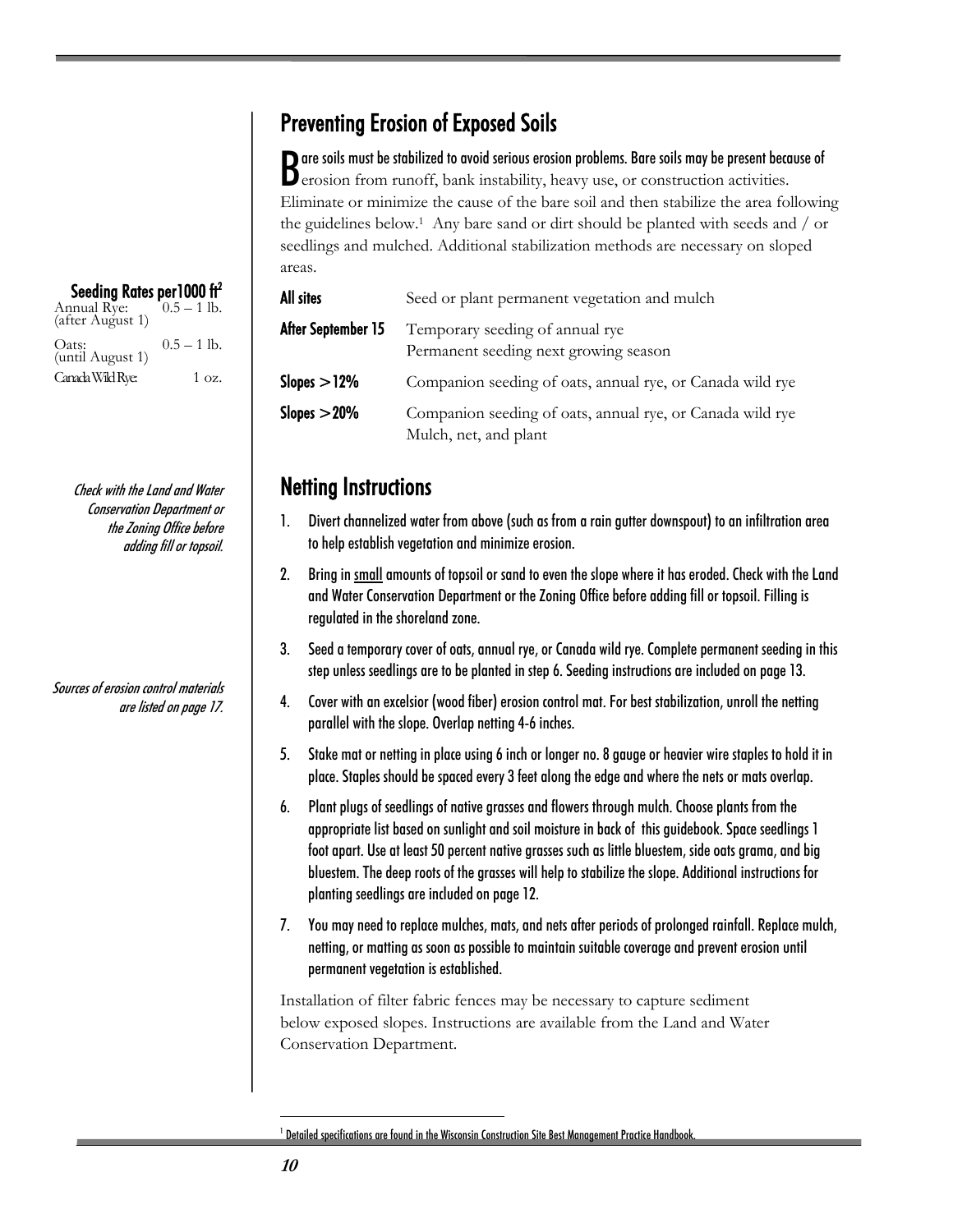## Shrub and Tree Planting Steps

- 1. Keep bare-root stock moist and cool before planting. Dormant bare-root shrubs can be ordered in the fall or winter for delivery in the spring. Plant bare-root stock as soon as it arrives. If you must wait to plant, store bare-root stock close to 34 degrees Fahrenheit to avoid breaking dormancy. Keep roots moist by periodically sprinkling with water. Do not soak roots in water because this will deprive them of oxygen.
- 2. Dig the hole deeply enough so that the roots won't curl or bunch up. The trees and shrubs should be planted about one-half inch deeper than they were in the nursery. Paler colored bark and a slight swelling on the stem mark the old soil line.
- 3. Pack soil firmly around the roots. Air pockets left around the roots will dry them out. Pack soil firmly but gently around the roots with your foot.
- 4. Water regularly to keep soil moist but not saturated.
- 5. Mulch a two-foot diameter circle around each plant 2 to 3 inches deep with wood chips, straw, or leaves. This will reduce competition with other plants. Keep this area free of other growth by weedwacking or hand-pulling weeds for the first couple of years.

#### Transplanting Trees and Shrubs

It is best to transplant when trees and shrubs are dormant in the early spring or late fall. It might help to identify and label trees and shrubs when leaves are on the plant. Dig up as much of the root as possible. Replace the duff layer of leaves and stems to reduce erosion at the site. Only dig up trees and shrubs if they are part of a large stand or if the seedlings are numerous.

Potted shrubs may be planted any time the soil is not frozen.

The best time to transplant trees and shrubs is in the spring before they leaf out.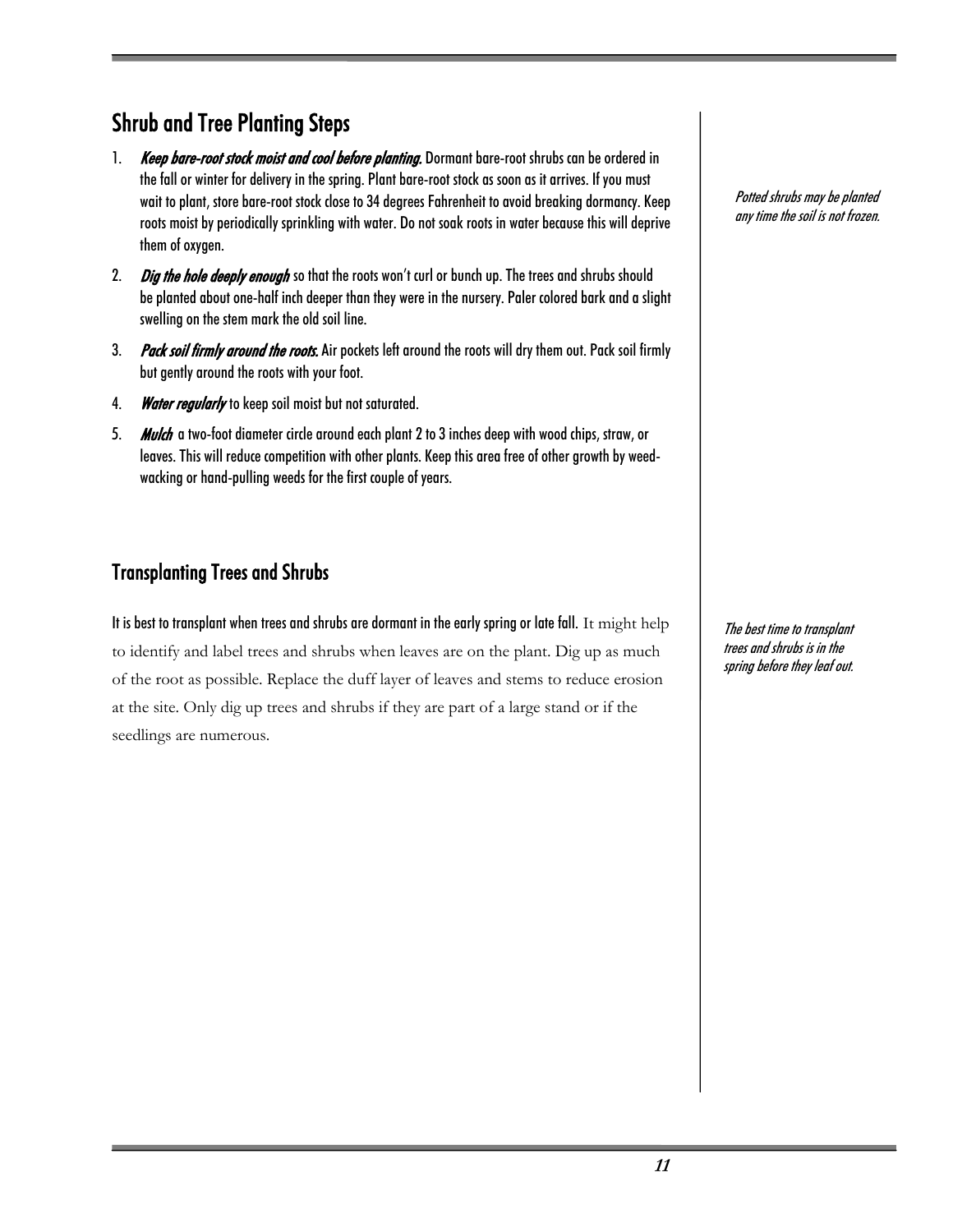Plant seedlings from May 15 until September 15. A planting density of 70-120 plants per 100 square feet is recommended.

> Plant at least 30 percent grasses to stabilize the soil and provide an attractive backdrop for flowers.

Steps for Planting Seedlings

- 1. Assess existing vegetation. It might be possible to plant among existing native vegetation or into a poorly established lawn. Ask for assistance from the Land and Water Conservation Department if you are unsure. If native vegetation dominates or lawn grasses are poor, skip step 2.
- 2. Remove non-native competing vegetation such as turf grasses and invasive weeds through smothering or applying herbicide as described earlier.
- 3. Plan your planting scheme. Spacing plants  $8-12$  inches apart is recommended for very sandy soils. Spacing of 12 – 18 inches is adequate for moist soils.
- 4. Lay mulch down prior to planting. Spread 3 inches of straw, leaves, or pine needles to conserve moisture and reduce weed growth. If you use oak leaves, we recommend chopping them up by running over them with a mower or through a leaf shredder. Avoid using field hay because it generally contains weed seeds. Two inches of wood chips can be used only in areas with moist, rich soils. Wood chips tend to shed moisture, retard spreading of plants, and demand nitrogen as they decay.
- 5. Be ready to water. Watering plant plugs is critical to their success. Be ready with hoses and sprinklers before you begin to plant.
- 6. *Dig holes for plants*. This will speed up planting. A bulb planter or bulb auger drill bit attached to an electric drill work well for planting. Make sure the holes for the plants penetrate the dead grass.
- 7. Fertilize. A small amount of organic, phosphorus-free or very low phosphorus fertilizer is recommended. The second number on the fertilizer label indicates the percentage of phosphorus. For a 6-0-6 NPK ratio, place a teaspoon in each plant hole. Excess fertilizer will encourage weed growth.
- 8. Place live plants in the ground soon after you they are brought to the site. If you must keep them a few days before planting, keep them in an area with partial sun such as on the east side of a building or under a deciduous tree. Do not leave them in a dark area for long periods; this will weaken plants. Water to keep packs moist once or twice a day.
- 9. Plant in the cool hours of the day. Plants will have a greater survival rate if planted on a cool day or during the morning or evening hours. To plant, separate the mulch, dig a hole, sprinkle organic fertilizer, place the plant plug in the hole, press the soil gently around the plug, and replace the mulch, being careful to keep mulch ½ inch from the stem of plants.
- 10. Water. Don't forget this important step to give your plants a good start! Water immediately after planting. Plan to water daily for the first few weeks or until plants are well established. If plants wilt or droop, a repeated watering during the day may be necessary. Once plants are established, water only if prolonged dry periods occur.

Watering new seedlings regularly is extremely critical for their survival.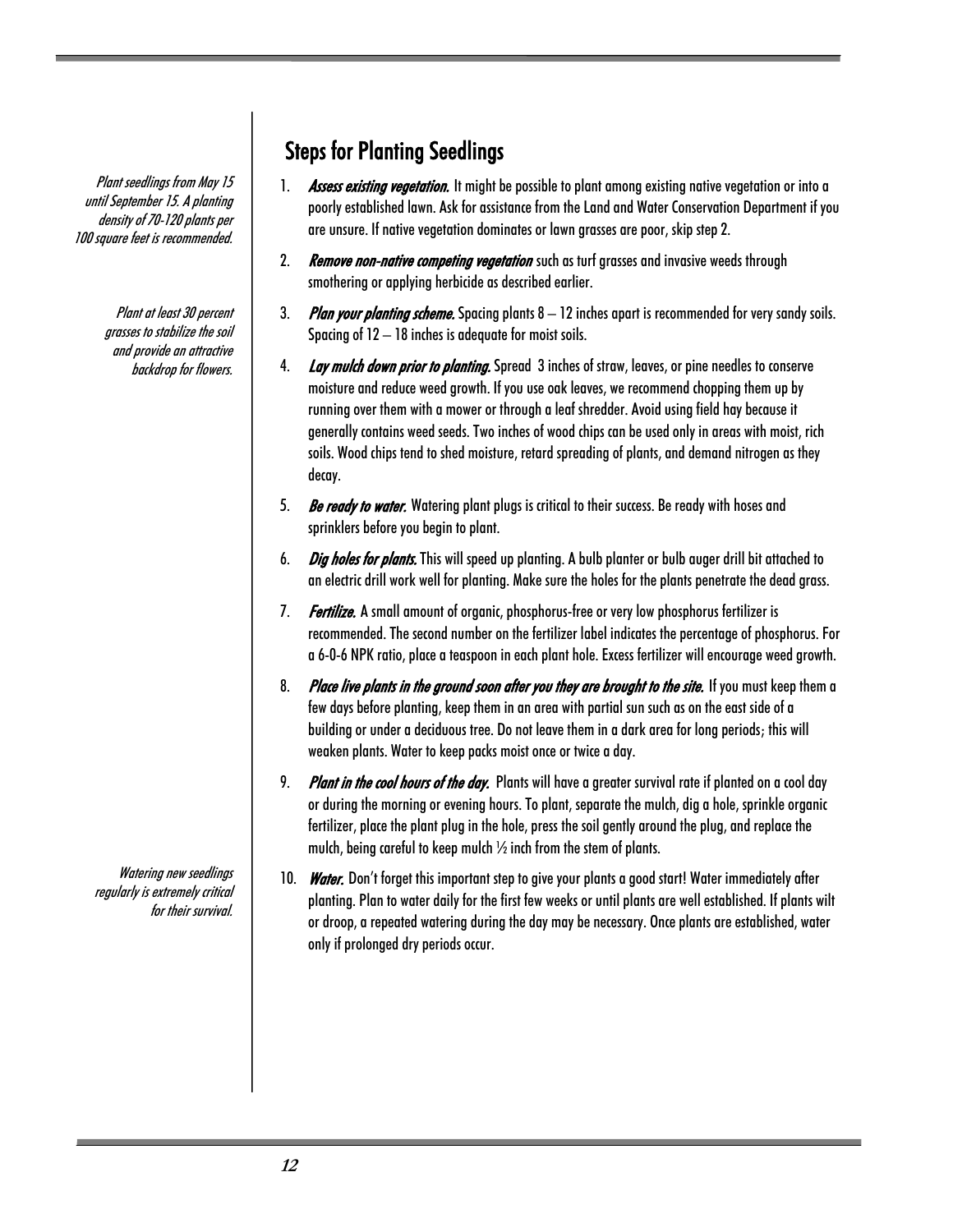## Steps for Planting Seeds

- 1. **Remove non-native competing vegetation** by smothering or applying herbicide as described in the site preparation section. Rake or till only enough to expose soil for planting seed – no more than 1-2 inches deep.
- 2. Select seed. Use 3-8 ounces of seed for every 1,000 square feet. Greater amounts of seed will result in denser growth and better chances for success. Include 1 ounce of Canada wild rye per 1,000 square feet as a companion seeding or cover crop if desired. This seed will germinate readily to indicate areas where seeding is successful and help to hold the soil in place. Canada wild rye is a short-lived native perennial grass.
- 3. Mix seeds with slightly moist sand. Fill an ice cream pail or similar one gallon bucket 2/3 full with moist, but not wet, sand. Add up to 4 ounces of seed and mix well. The seeds will adhere to the sand, so they can be spread more thinly and evenly.
- 4. Broadcast the seed/sand mixture. Use half of the seed/sand mixture to cover the entire area. Sow the remaining half by walking perpendicular to the line of the first pass to assure good seed distribution throughout the area you wish to plant. The sand will make it easier to see places that have not been seeded.
- 5. Press seed in by tamping down the soil with a rake or lightly raking the seeds in. You may also roll the site with a water-filled roller to insure good soil/seed contact. Never roll when soil is wet, this will compact the soil, decrease oxygen levels in the soil, and reduce seed germination.
- 6. Mulch lightly with 1/2 inch of weed-free straw. Do not use field hay, as it contains numerous weed seeds. Soil must be visible between the straw stems, or the mulch is too thick to allow seedlings to grow.
- 7. On steep slopes, hold the mulch in place by staking down a jute or plastic net. An excelsior erosion control blanket up to  $\frac{1}{2}$  inch thick may be used as an alternative to mulching and netting.
- 8. Water immediately following seedling. Don't forget this important step to give your plants a good start! Watering seeds and small seedlings after sprouting is critical for sandy soils. Plan to water daily, preferably in the morning, for the first few weeks or until plants are well established. Check to see that soil is moist beneath the mulch. Very sandy sites may require watering more than once daily for the first few weeks. Once plants are established, water only if prolonged dry periods occur.

Seed groundcovers from May 20<sup>th</sup> through August 10<sup>th</sup>. The best time to plant is in June.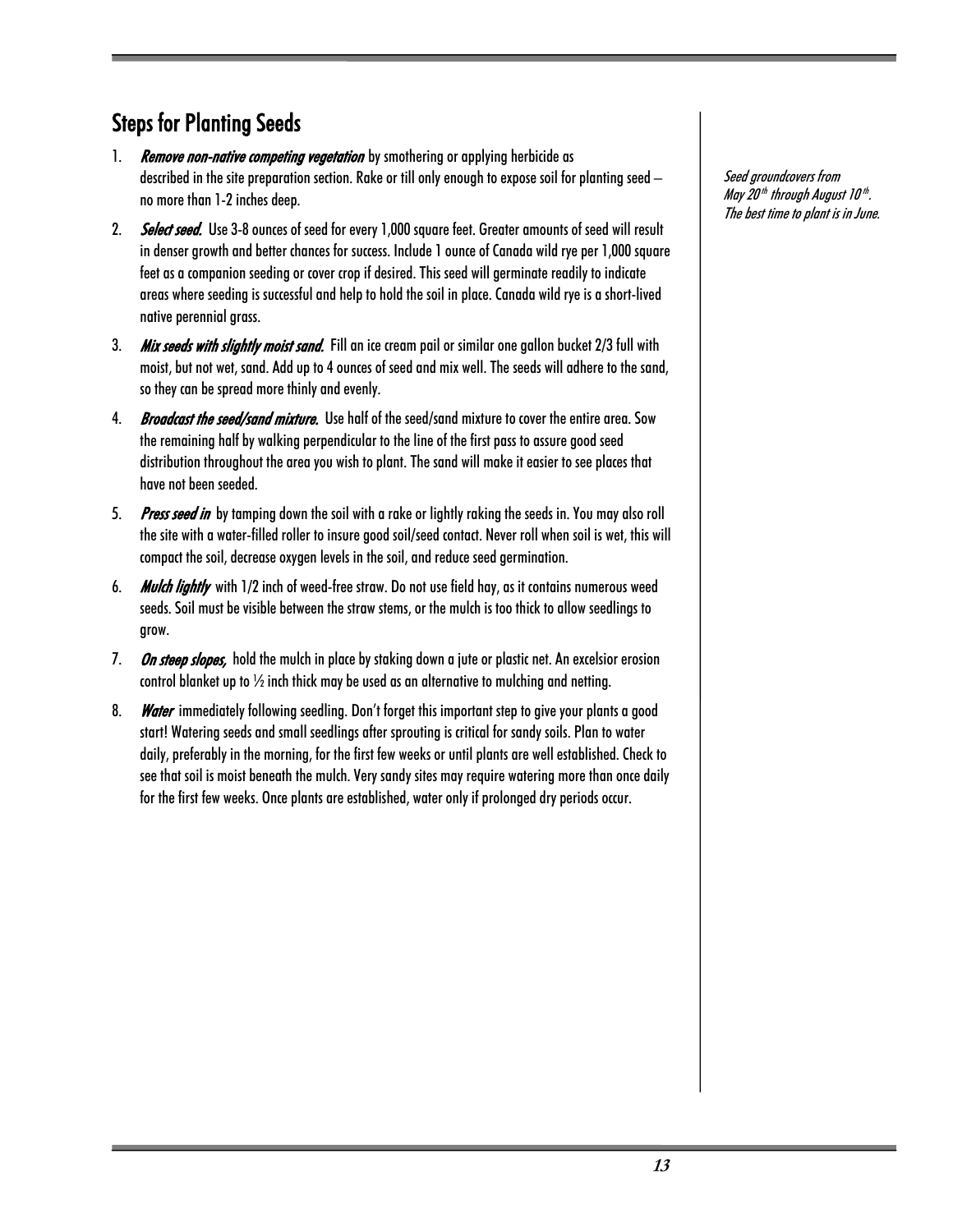

For the greatest benefit to wildlife and lake water quality, extend the no-touch zone into the lake. Aquatic vegetation provides food and habitat and breaks the force of waves.



## Care and Maintenance

he easiest and most ideal buffer maintenance is to simply leave the buffer zone alone. Do not The easiest and most ideal buffer maintenance is to simply leave the buffer zone alone. Do not<br>fertilize, do not mow, do not rake, do not "clean up" fallen limbs or trees. Allow natural vegetation to regrow.

In areas not well suited for natural recovery, some initial maintenance of planted buffers may be required. Pulling invasive weeds around native shrubs, trees, and groundcovers the first year or two eliminates competition and will help to give them a good start. Buffers must be maintained over the long-term according to the shoreland ordinance requirements described below.

## "No-Touch Zone"

nce the buffer is established, vegetation removal and land disturbing activities are prohibited in this area except for noxious or problem weed removal. The duff layer, made up of fallen leaves and pine needles, must be left intact. This layer covers the soil, thereby conserving moisture, preventing erosion, and allowing water to infiltrate into the soil.  $\bf{0}$ 

#### "Minimum Maintenance Zone"

imited pruning and mowing are allowed in this area. L

### Initial Maintenance of Planted Groundcovers

eeding and watering the first two years will insure long-term success. In time, your maintenance Weeding and watering the first two years will insure long-term success. In time, your maintenant duties will ease and you will have time to enjoy the scenic beauty you have brought back to the shoreline.

#### Year One

#### **Watering**

Regular watering in the first two months of a spring or summer planting is one of the most important factors for success. Without supplemental watering, roots may not reach the soil moisture they need. Watering at least 30 minutes each day allows vigorous root growth for plants to become well established. Timers to turn water on and off automatically are available from hardware and garden supply stores.

If drainage is poor, water less often and only in the morning, not at night when evaporation is reduced. Fungal diseases that start with excess moisture can kill young seedlings. This should not be a concern in the sandy soils that border many Burnett County Lakes. Use lake water if feasible, since this water is often warmer and more nutrient-rich than well water. Pumping water from the lake is allowed in Wisconsin as long as no type of structure is left in the lake.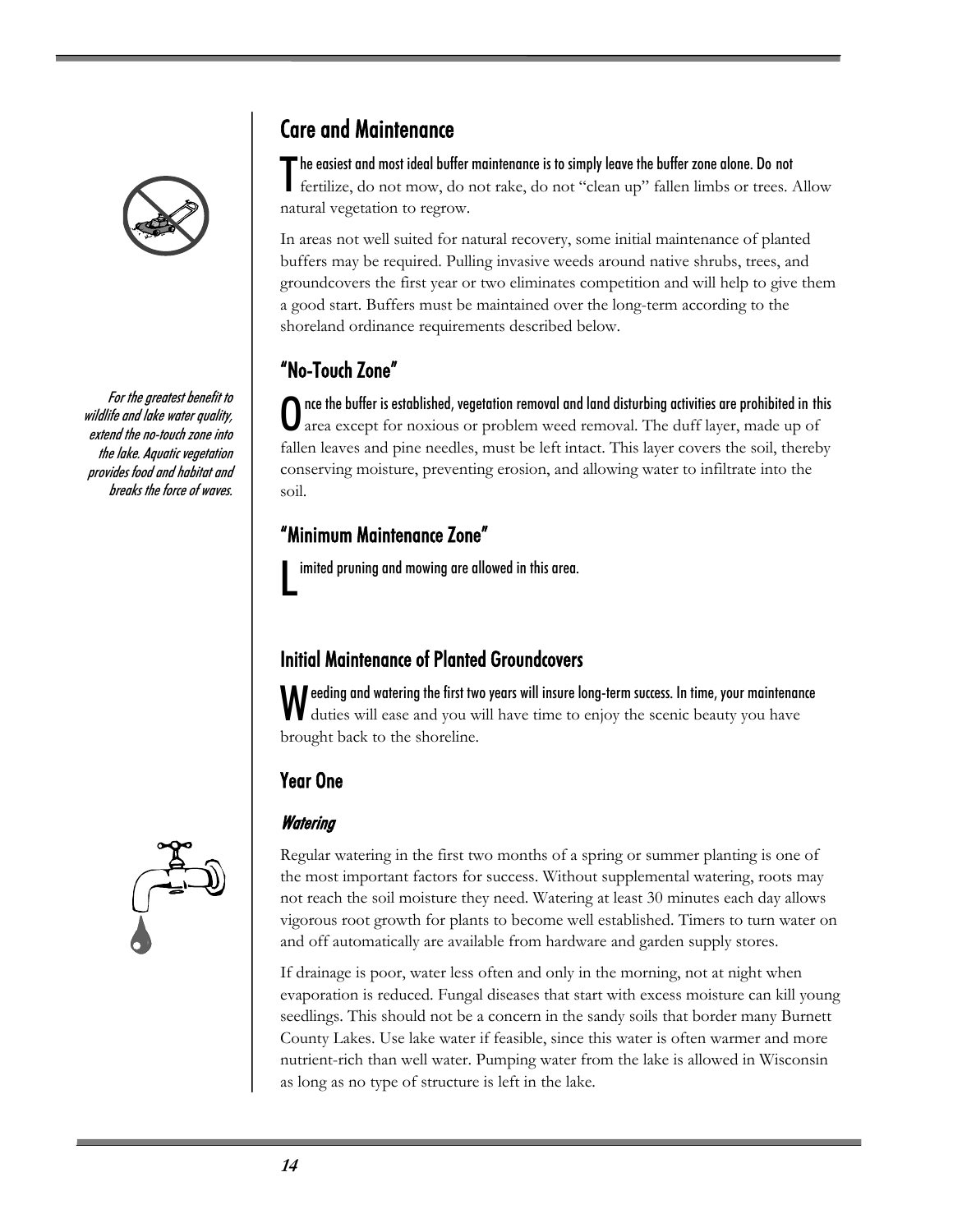#### Protection Against Deer Browsing

Whitetail deer and other animals may damage plantings, especially trees and shrubs. Protect against damage by physical or chemical means. Surround newly planted trees and shrubs with 4 – 6 foot high, galvanized wire mesh fence supported with wooden stakes or fence posts, or cover plants with bird netting.

Landscape products sprayed on plants deter browsing through strong tastes or odors. Red pepper spray is an example. Use of these products may need to be varied as deer become accustomed to their taste or smell. A few of these products are listed below. This listing does not constitute endorsement by Burnett County. Look for these and similar products at local hardware stores and nurseries.

*Tree Guard* distributed by Becker Underwood (www.nortechforest.com/products) *Hot Pepper Wax* distributed by Hot Pepper Wax, Inc (1-800-627-6840 or www.hotpepperwax.com)

*Ro-pel Mammal and Bird Repellent* available through Forestry Suppliers, Inc. (1-800-647-5368 or www.forestry-suppliers.com) and Ben Meadows Company (1-800-241-6401 or www.benmeadows.com)

Home remedies include mixtures of Tabasco, water, egg, and sometimes soap and even human hair or urine. Protection against deer browsing is particularly important if deer are fed on the site or nearby. Deer feeding is discouraged near restoration areas.

#### Weeding

Native plants are typically either slow-growing or warm season plants. Cool season weeds can crowd out natives by getting a quick start in the spring before natives have had a chance to grow. Weeds deprive native plants of water, light, nutrients, and space. Check for weeds once every two weeks. Pull them out immediately being careful to not disturb the native plants. Do not allow non-native invasive species like purple loosestrife, spotted knapweed, mullein, lamb's quarter, quack grass, reed canary grass, bluegrass, and others to take over the planting. Ask if you need assistance identifying weeds. Web sites to assist with identification of weeds (invasive plants) are included at the back of this book.

#### Weeding Seeded Groundcovers

Seeded groundcovers are a special challenge because it can be difficult to tell the weeds from the natives. Sprouting a small sample of the native seeds in a plant tray can help to identify their seedlings and make it easier to recognize and pull weeds. Cut off flowering heads of weeds before they go to seed. An alternative is to repeatedly trim weedy vegetation to 6 to 8 inches with a weed-whacker. Remove clippings immediately if they cover the native seedlings.

Weeding the first year will help to get native plants well-established.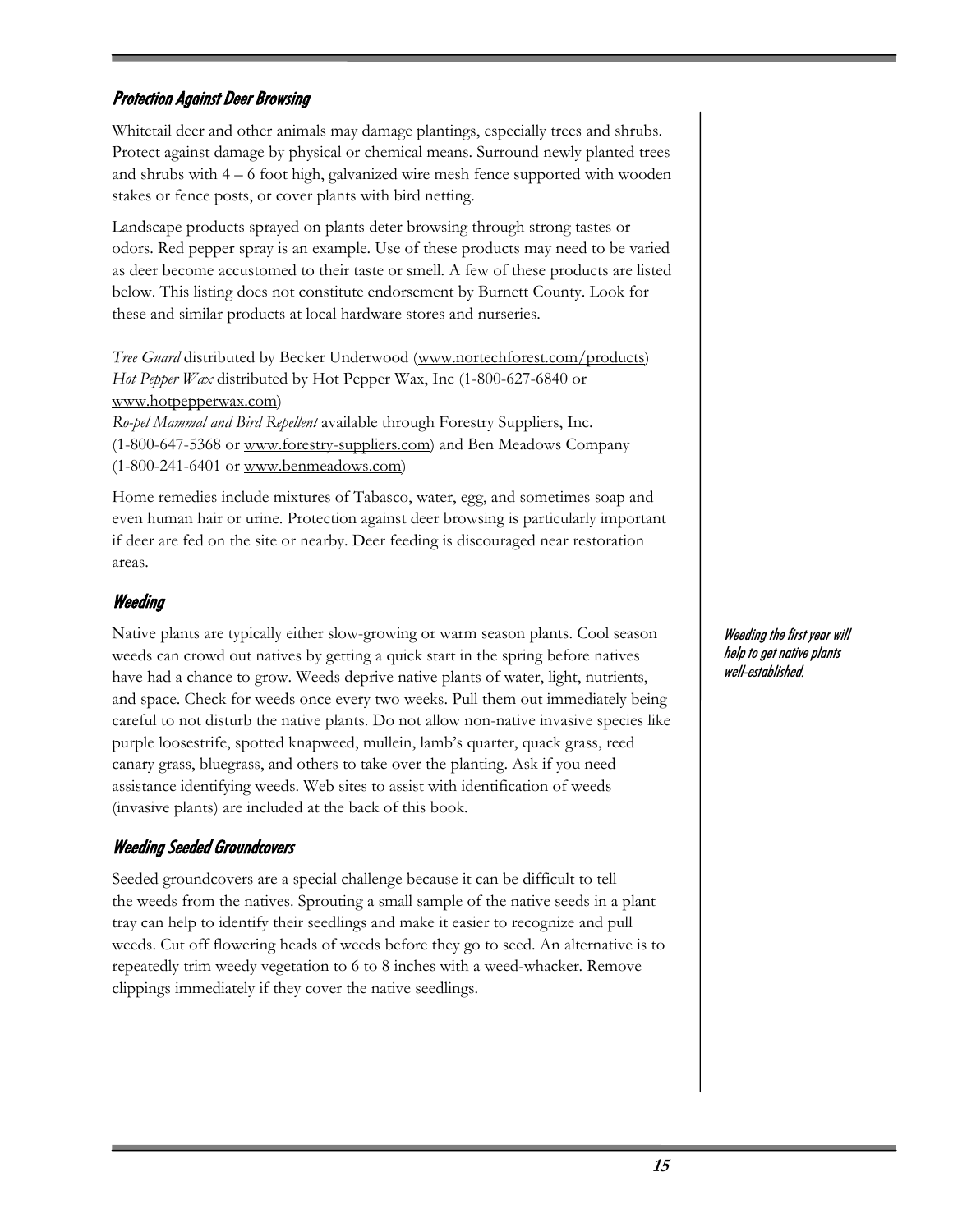This will discourage weed growth, remove shade, and allow native seedlings to grow. Your investment of time will pay off next year and in following years. Be patient, the perennial natives will eventually out-compete annual weeds that sprout from seed.

#### Fertilizing And Applying Insecticides

Fertilizers and insecticides should be avoided. Applying fertilizers may encourage weed growth. If native plants are selected appropriately, supplemental fertilization should not be required. Also avoid applying insecticides since so many are non-specific and can harm or even kill non-target species.

#### Vegetative Cover

At the end of the first season, allow all dead vegetation to remain in place. It becomes a valuable seed source for next year's growth, provides cover and food for wildlife, and will help to cover the soil and slow spring runoff. The grass and dried flower heads also add appeal to the native landscape in the winter months.

#### Year Two

#### **Watering**

Water only during periods of severe drought.

#### Weeding

Thoroughly weed early in the summer. After this initial weeding, check for weeds and pull them once a month.

## Year Three and Beyond

No watering or weeding should be necessary except for extreme<br>drought conditions or stubborn invasive weed drought conditions or stubborn invasive weed problems. Leave vegetation in place in the fall and through the winter months.

Tree thinning or removal of dead or diseased trees requires special approval from the County Conservationist or the Zoning Administrator.

Trimming of groundcover in prairie areas may be allowed once every three to five years. Special approval may be necessary. Mow after July 15 to minimize adverse effects on wildlife. Groundcovers should be cut no less than 8 inches high.



Vehicles should be excluded from the buffer except for limited use in the viewing access corridor.

Docks should be stored outside the buffer or in the viewing/access corridor, if possible.



Leave dead vegetation in place to provide seeds for birds and next year's growth.

Put away your mower and rake and let nature take her course.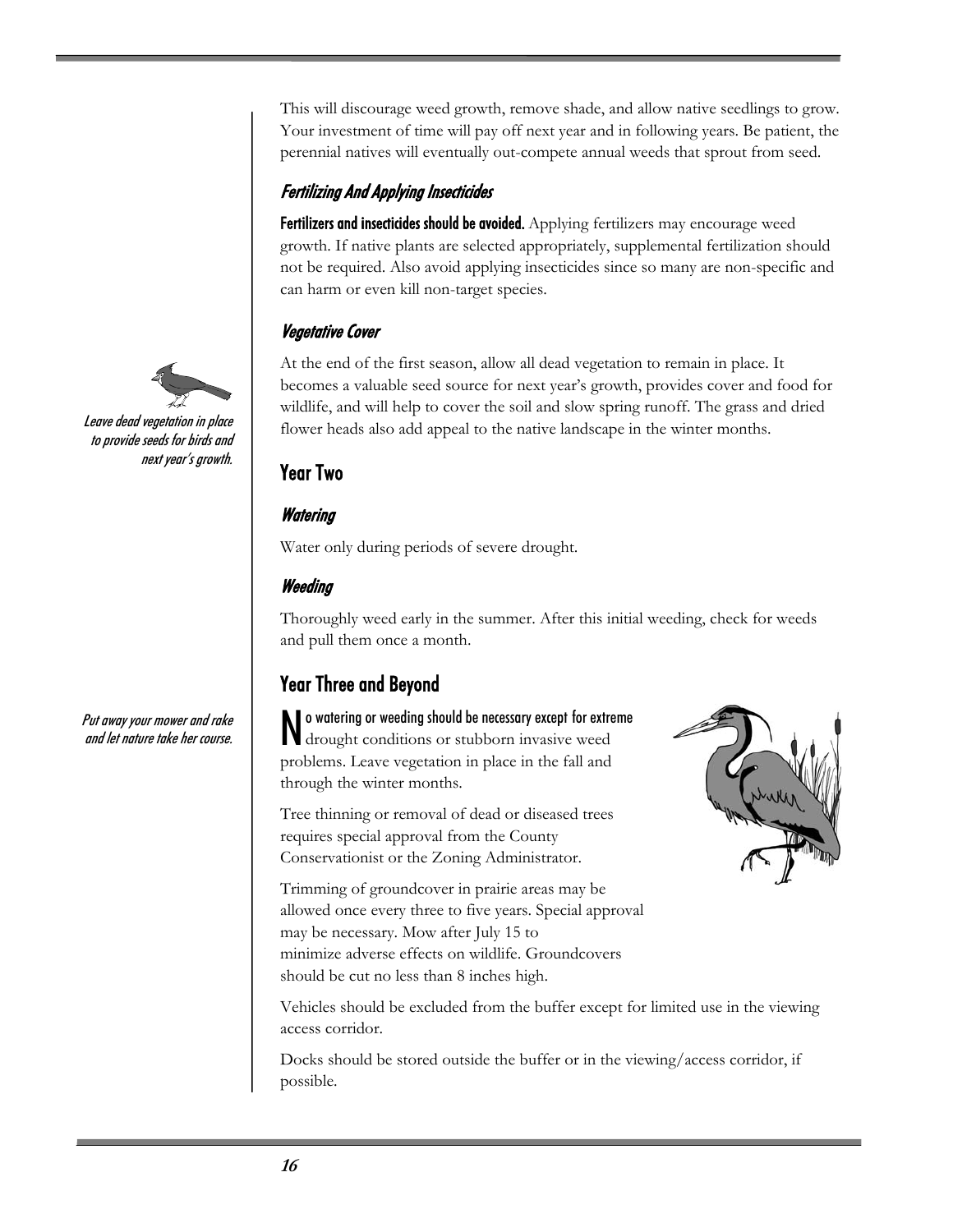## Local Equipment and Supply Sources

| Black plastic, planting tools , Round-up® herbicide, phosphorus-free fertilizer, and mulch <sup>2</sup> |  |
|---------------------------------------------------------------------------------------------------------|--|
|                                                                                                         |  |
|                                                                                                         |  |
|                                                                                                         |  |
|                                                                                                         |  |
|                                                                                                         |  |
|                                                                                                         |  |
|                                                                                                         |  |
| Landscape staples or pins                                                                               |  |
|                                                                                                         |  |
|                                                                                                         |  |
|                                                                                                         |  |
|                                                                                                         |  |
| Mulch materials $3$                                                                                     |  |
| Austin Lake Greenhouse, Webster (straw, shredded bark, wood chips) 866-7261                             |  |
| Golden Pond Landscaping, Webster (shredded bark, wood chips)  866-5099                                  |  |
| Shadetree Landscaping, Milltown (straw, shredded bark, wood chips)  825-3329                            |  |
|                                                                                                         |  |
| Wood River Garden Store, Grantsburg (shredded bark, wood chips) 463-2426                                |  |
| <b>Rototillers, Sod Cutters, Planting Tools for Rent</b>                                                |  |
|                                                                                                         |  |
|                                                                                                         |  |
|                                                                                                         |  |
| Erosion Control Materials (silt fence, woven erosion mats, etc.)                                        |  |
| Burnett County Land and Water Conservation Department, Siren349-2186                                    |  |
|                                                                                                         |  |
|                                                                                                         |  |
|                                                                                                         |  |
| <b>Native Plants (limited species available)</b>                                                        |  |
|                                                                                                         |  |
|                                                                                                         |  |
|                                                                                                         |  |

2 Call for specific availability 3 Check classified adds for sources of straw. Tree-removal services may drop off wood chips at no charge.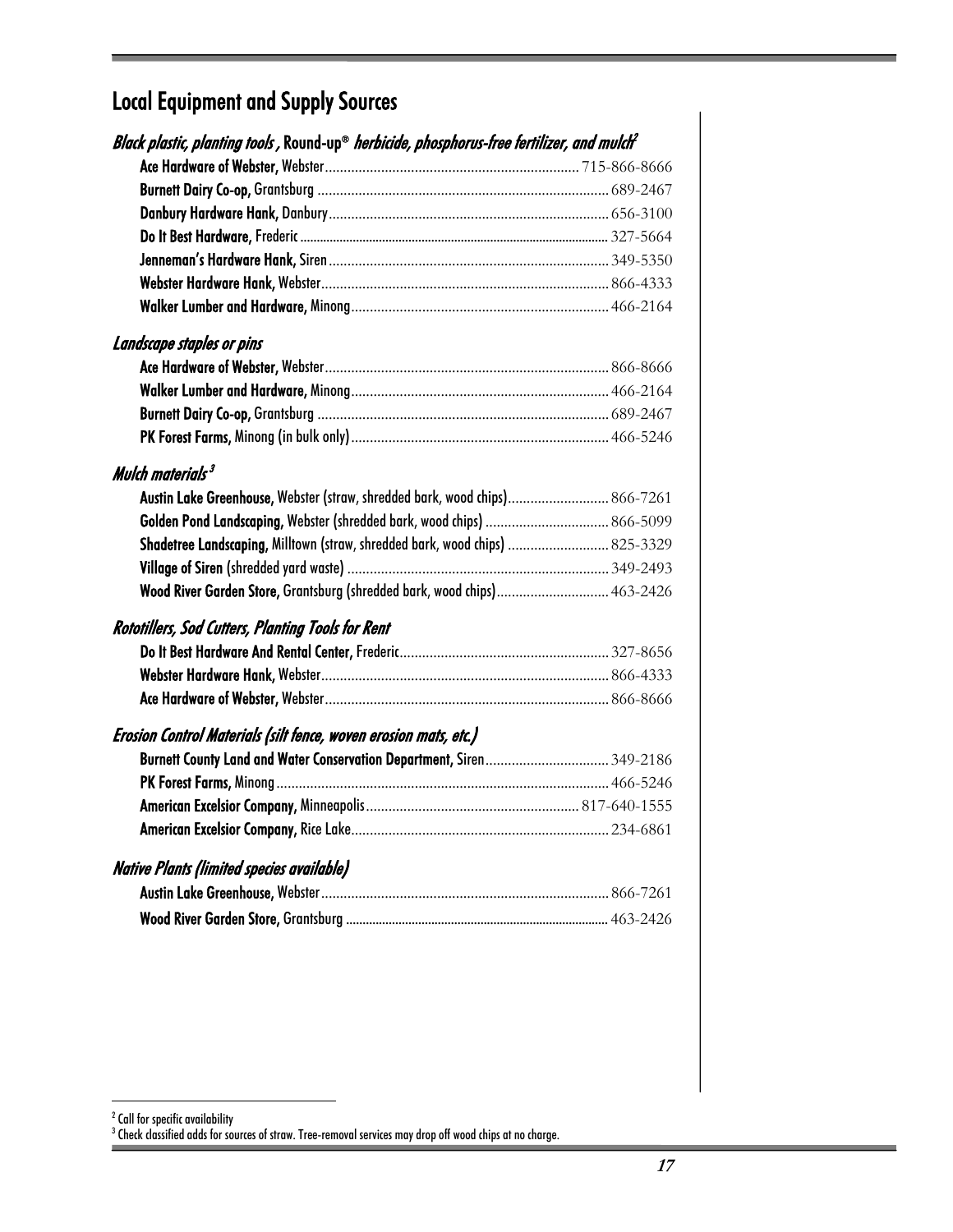## Natural Shorelines Landscapers<sup>1</sup>

#### Design and Installation Services

#### Creekside Landscaping

23610 Range Line Road Siren, WI 54872 Contact: Tim or Jeff Evenson 715-689-2228

#### Evergreen Landscaping

Siren, WI 54872 Contact: Nate D'Jock 715-349-2877

#### Leaning Pine Native Landscapes

3130 S. Camp Amnicon Road South Range, WI 54874 Contact: Paul Hlina 715-398-5453 www.restoreshore.com phlina@restoreshore.com

#### Rivers North Contracting

6028 Devils Lake Road Webster, WI 54893 Contact: Chuck Brookshaw 715-866-8181 riversnorthcontracting@hotmail.com

#### Shoreline Designs

10608 Glenwood Hayward, WI 54843 Contact: Carl Kozak 715-634-2219 CEKHH@CHEQNET.NET

<sup>1</sup> These landscapers have either completed a course about the Burnett County Natural Shorelines program and how to design and install buffers, or have equivalent experience.

#### Golden Pond Landscapes

3799 S. Peninsula Road Webster, WI 54893 Contact: John Childs 715-866-5099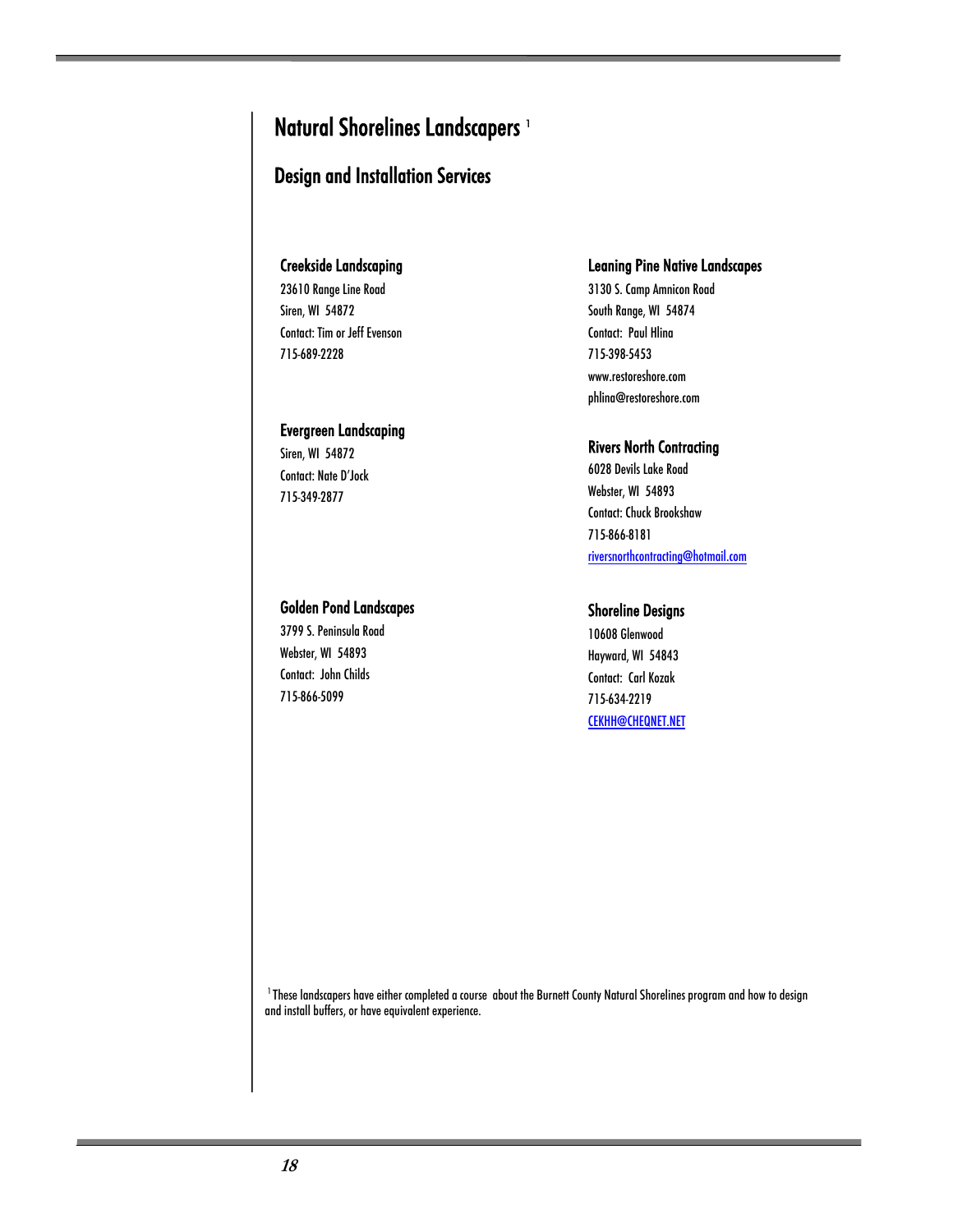## Plant and Seed Sources<sup>\*</sup>

| <b>Nursery</b>                                                                                                               | <b>Seeds</b> | <b>Plants</b> | <b>Aquatics/</b><br>Wetland | Prairie-<br><b>Grasses/Forbs</b> | Woodland<br><b>Plants</b> | Woodland<br><b>Trees/Shrubs</b> | <b>Other Comments</b>                                                                                   | Catalog<br>Available |
|------------------------------------------------------------------------------------------------------------------------------|--------------|---------------|-----------------------------|----------------------------------|---------------------------|---------------------------------|---------------------------------------------------------------------------------------------------------|----------------------|
| <b>Burnett County Land and Water</b><br><b>Conservation Dept.</b><br>Siren, Wisconsin-715-349-2186                           |              | ♧             |                             | ♧                                |                           | ♧                               | Order: beginning in January<br>Pick-up: trees and shrubs - late April<br>grasses/forbs - early summer   |                      |
| <b>Dragonfly Gardens</b><br>Amery, Wisconsin<br>-715-268-7660<br>www.dragonflygardens.net                                    |              | €             | 윤                           | €                                | €                         | €                               | Wide selection of prairie and<br>wetland plants. Native trees, shrubs,<br>and woodland plants available | €                    |
| <b>Great Lakes Nursery Co.</b><br>Gleason, Wisconsin<br>-888-733-3564<br>www.greatlakesnursery.com                           |              | ♧             |                             |                                  | ♧                         | €                               | Bare root deciduous and evergreen<br>trees and shrubs                                                   | 43                   |
| <b>Hild &amp; Associates</b><br>River Falls, Wisconsin<br>-800-790-9495<br>www.hildandassociates.com                         |              | €             | 윤                           | €                                |                           |                                 | Sedge meadow and littoral<br>zone plants                                                                | €                    |
| <b>Ion Exchange</b><br>Harpers Ferry, Iowa<br>$-800-291-2143$<br>www.ionexchange.com                                         | €            | ♧             |                             | €                                |                           |                                 | More than 250 species of seeds and<br>greater than 100 plant plugs                                      | €                    |
| <b>Itasca Greenhouse</b><br>Cohasset, Minnesota<br>-800-538-8733<br>www.itascagreenhouse.com                                 |              |               |                             |                                  |                           | €                               | Trees/shrubs are grown in styrofoam<br>blocks or square plant bands, all<br>containerized.              | €                    |
| <b>J&amp;J Aquatic Nursery</b><br>Wild Rose, Wisconsin<br>$-800 - 622 - 5055$<br>www.tranzplant.com                          |              |               | €                           |                                  | €                         |                                 | Source for most wetland grasses,<br>sedges, rushes and shrubs, also carries<br>Pennsylvania sedge       | E2                   |
| Jung's Seed Company<br>Randolph, Wisconsin<br>-800-247-5864<br>www.jungseed.com                                              | €            | €             |                             |                                  | €                         |                                 | <b>Economical source for</b><br>woodland ferns                                                          | €                    |
| <b>Landscape Alternatives</b><br>Shafer, Minnesota<br>-651-257-4460<br>www.landscapealternatives.com                         |              | €             |                             | E3                               | €                         |                                 | Seed source collected within 100 miles<br>of St. Paul/Minneapolis                                       |                      |
| <b>Kester's Wild Game Food</b><br><b>Nursery</b><br>Omro, Wisconsin<br>-920-685-2929                                         | ♧            | ♧             | €                           |                                  |                           |                                 | In business almost 100 years                                                                            | ♧                    |
| www.kestersnursery.com<br><b>Oak Prairie Farm</b><br>Pardeeville, Wisconsin<br>$-800 - 894 - 3884$<br>www.oakprairiefarm.com | 43           |               |                             | €                                |                           |                                 | Collected seeds, great variety                                                                          | 43                   |
| <b>Prairie Nursery</b><br>Westfield, Wisconsin<br>-800-476-9453<br>www.prairienursery.com                                    | 43           | <b>43</b>     |                             | €                                | €                         |                                 | Catalog has great photos of native<br>grasses and forbs, carries a few<br>woodland edge species         | ₩                    |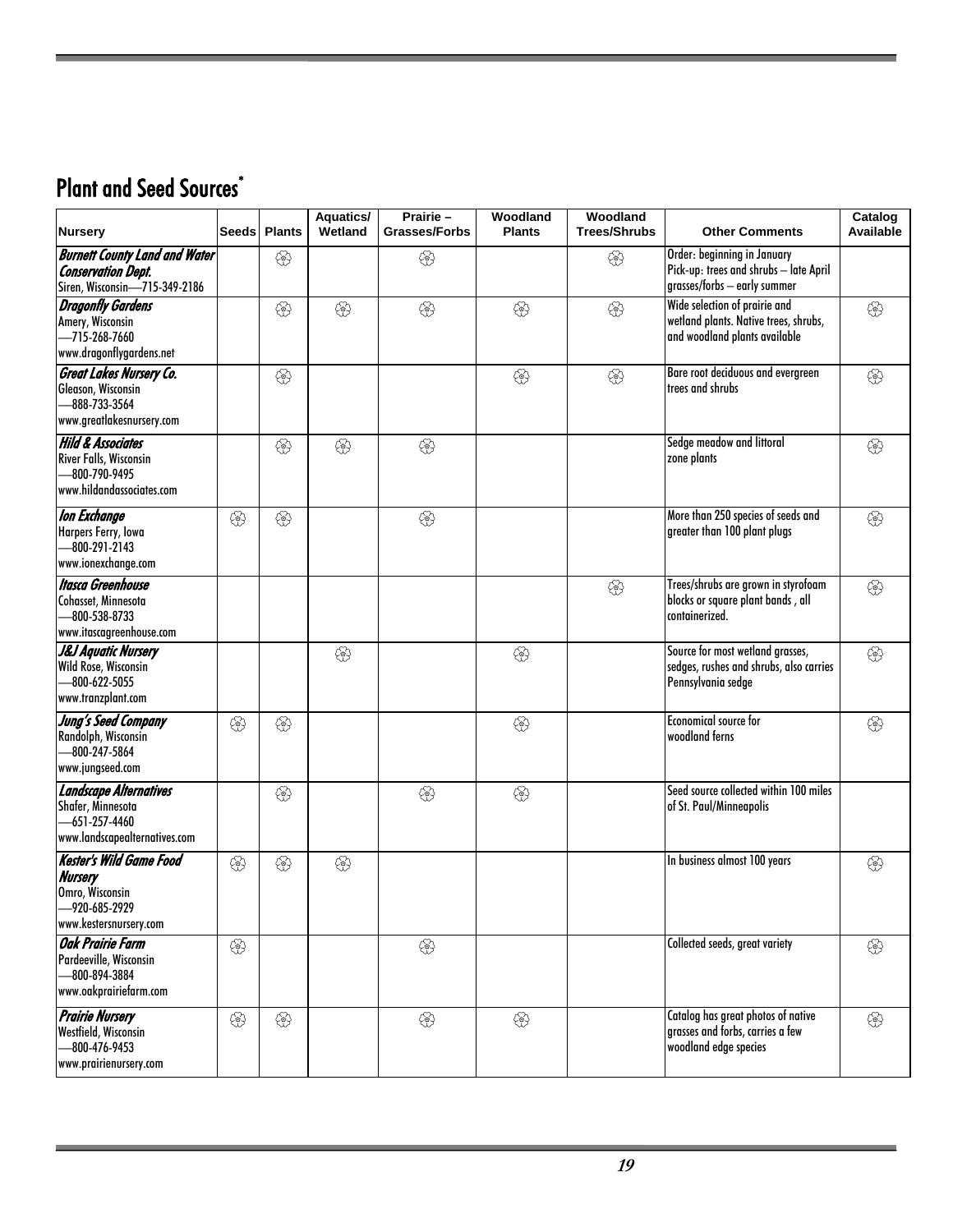| <b>Nursery</b>                                                                                 | <b>Seeds</b> | <b>Plants</b> | <b>Aquatics/</b><br>Wetland | Prairie-<br><b>Grasses/Forbs</b> | Woodland<br><b>Plants</b> | Woodland<br><b>Trees/Shrubs</b> | <b>Other Comments</b>                                                                    | Catalog<br>Available |
|------------------------------------------------------------------------------------------------|--------------|---------------|-----------------------------|----------------------------------|---------------------------|---------------------------------|------------------------------------------------------------------------------------------|----------------------|
| <b>Prairie Moon Nursery</b><br>Winona, Minnesota<br>-507-452-1362<br>www.prairiemoon.com       | ♧            | ♧             | ♧                           | ♧                                | ♧                         | ♧                               | Specializes in prairie plants, and has<br>several woodland edge species                  | €                    |
| <b>Prairie Restoration</b><br>Scandia, Minnesota<br>-800-837-5986<br>www.prairieresto.com      | ෯            | ෯             | දඹු                         | €                                | ♧                         | €                               | Several specialized seed mixes.<br>Installation ser vices available.                     | €                    |
| <b>Chief River Nursery</b><br>Hayward, Wisconsin<br>-800-367-9254<br>www.chiefrivernursery.com |              | ෯             |                             |                                  |                           | €                               | Bare root trees/shrubs,<br>minimum order of 6                                            | €                    |
| <b>Wood River Garden Store</b><br>Grantsburg, Wisconsin<br>-715-463-2426                       |              | ෯             |                             |                                  |                           | €}                              | Limited species available                                                                |                      |
| <b>Wildlife Nurseries</b><br>Oshkosh, Wisconsin<br>-920-231-3780                               | €            | ෯             | දඹු                         |                                  |                           |                                 | Specializes in wetland species for<br>waterfowl and other wildlife species               | €                    |
| <b>Winter Greenhouse</b><br>Winter, Wisconsin<br>-715-266-4963<br>www.wintergreenhouse.com     |              | ♧             | දඹු                         | ♧                                | ෯                         | €}                              | Selection of native woodland plants<br>suited for the northwoods-does not<br>ship plants | දඹු                  |

\*This is a partial list of nurseries that specialize in native plants. Check with local nurseries (listed on page 18) to find out if they sell native plants or will get them for you.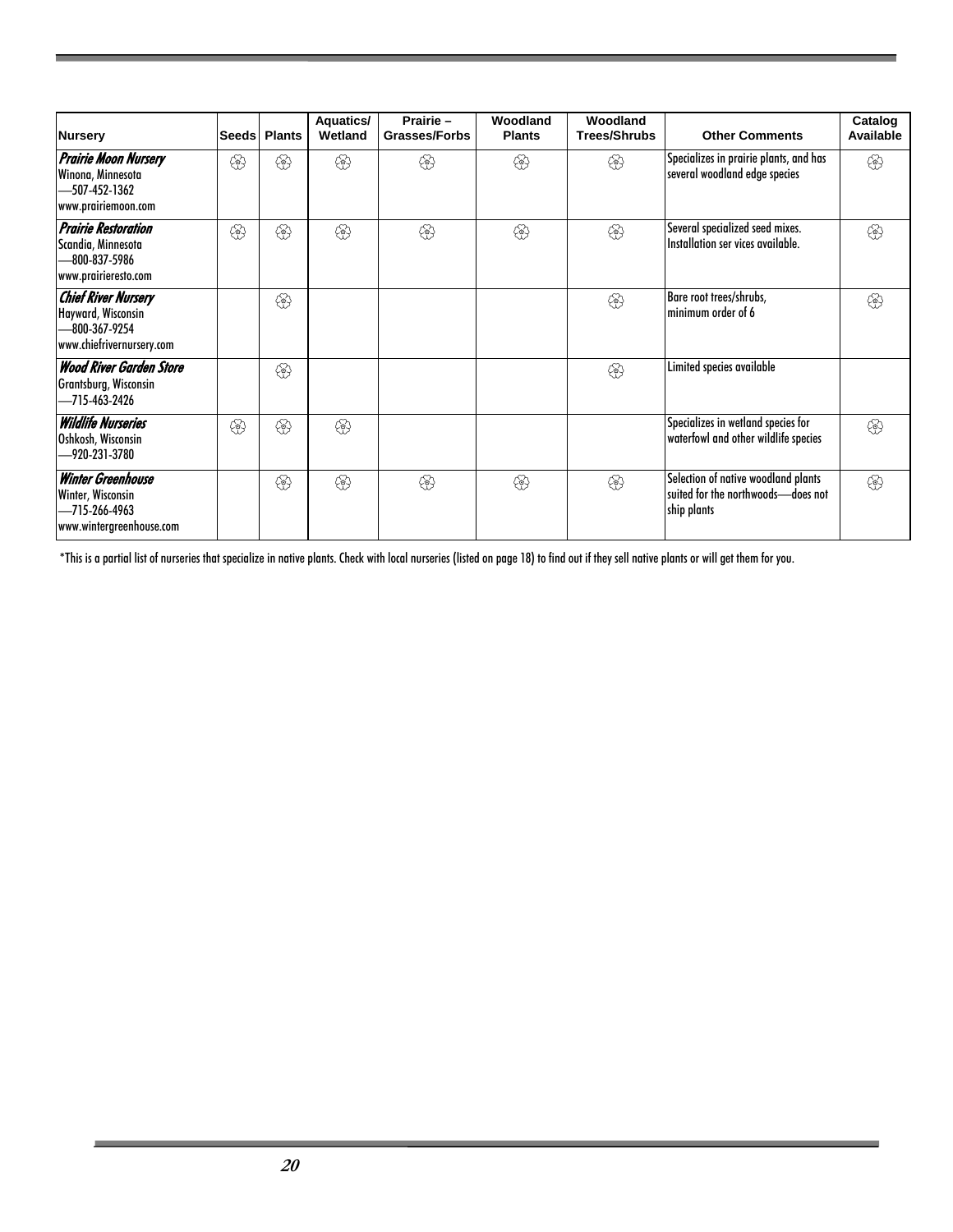#### Prairie/Upland Meadow

| Dry to medium soils<br>Full sun 8 hours |                           |                |                     |  |
|-----------------------------------------|---------------------------|----------------|---------------------|--|
| <b>Common Name</b>                      | <b>Scientific Name</b>    | <b>Height</b>  | <b>Flower Color</b> |  |
| Grasses                                 |                           |                |                     |  |
| <b>Big bluestem</b>                     | Andropogon gerardii       | $3 - 8'$       | NA                  |  |
| Blue grama*                             | <b>Bouteloua</b> gracilis | $1-2$          | NA                  |  |
| <b>Bottlebrush grass</b>                | Elymus hystrix            | 3 <sup>1</sup> | NA                  |  |
| Canada wild rye                         | Elymus canadensis         | $3-6'$         | NA                  |  |
| Indian grass                            | Sorghastrum nutans        | $3 - 6'$       | <b>NA</b>           |  |
| June grass*                             | Koeleria macrantha        | $1-2$          | NA                  |  |
| Little bluestem*                        | Schizachyrium scoparium   | $2 - 3'$       | NA                  |  |
| Needle grass*                           | Stipa spartea             | $3-4'$         | NA                  |  |
| Prairie dropseed*                       | Sporobolus heterolepsis   | $2 - 4'$       | NA                  |  |
| Side oats grama*                        | Bouteloua curtipendula    | $2 - 3'$       | NA                  |  |
| <b>Wildflowers</b>                      |                           |                |                     |  |
| Anise hyssop*                           | Agastache foeniculum      | $2 - 4'$       | Lavender            |  |
| Bergamot*                               | Monarda fistulosa         | $2 - 4'$       | Lavender            |  |
| <b>Black-eyed Susan*</b>                | Rudbeckia hirta           | $1-3'$         | Yellow              |  |
| Bush clover*                            | Lespedeza capitata        | $3-4'$         | Green               |  |
| Butterfly weed*                         | Asclepias tuberosa        | $2 - 3'$       | Orange              |  |
| Canada milkvetch                        | Astragalus canadensis     | $2 - 3'$       | White               |  |
| Common oxeye daisy*                     | Heliopsis helianthoides   | $2 - 5'$       | Yellow              |  |
| Dotted mint                             | Monarda punctata          | $1-3'$         | Lavender            |  |
| Fireweed*                               | Epilobium angustifolium   | $2 - 6'$       | Pink                |  |
| Frost aster                             | Aster pilosus             | $1-3'$         | White               |  |
| Harebell*                               | Campanula rotundifolia    | $4 - 20$ "     | Purple              |  |
| <b>Heath aster</b>                      | Aster ericoides           | $6 - 36$ "     | White               |  |
| Heart-leaf golden alexander             | Zizia aptera              | $1-3'$         | Yellow              |  |
| Hoary vervain*                          | Verbena stricta           | $2 - 3'$       | Blue                |  |
| Lance-leaf coreopsis*                   | Coreopsis lanceolata      | $2 - 3'$       | Yellow              |  |
| Leadplant*                              | Amorpha canescens         | $2 - 3'$       | Blue                |  |
| Lupine*                                 | Lupinus perennis          | $1-2'$         | Blue                |  |
| Pasque flower*                          | Anemone patens            | $2 - 14$ "     | Lavender            |  |
| Prairie coreopsis                       | Coreopsis palmata         | $1-2$          | Yellow              |  |
| Prairie phlox                           | Phlox pilosa              | $1 - 2'$       | Pink                |  |
| Prairie sage*                           | Atemesia ludoviciana      | $2 - 3'$       | White               |  |
| Prairie smoke*                          | Geum triflorum            | $6 - 13"$      | Red                 |  |
| Prairie violet                          | Viola pedatifida          | $6 - 8"$       | Blue                |  |



 $* =$  Best for driest sites NA = Not Applicable, no flowers or inconspicuous flowers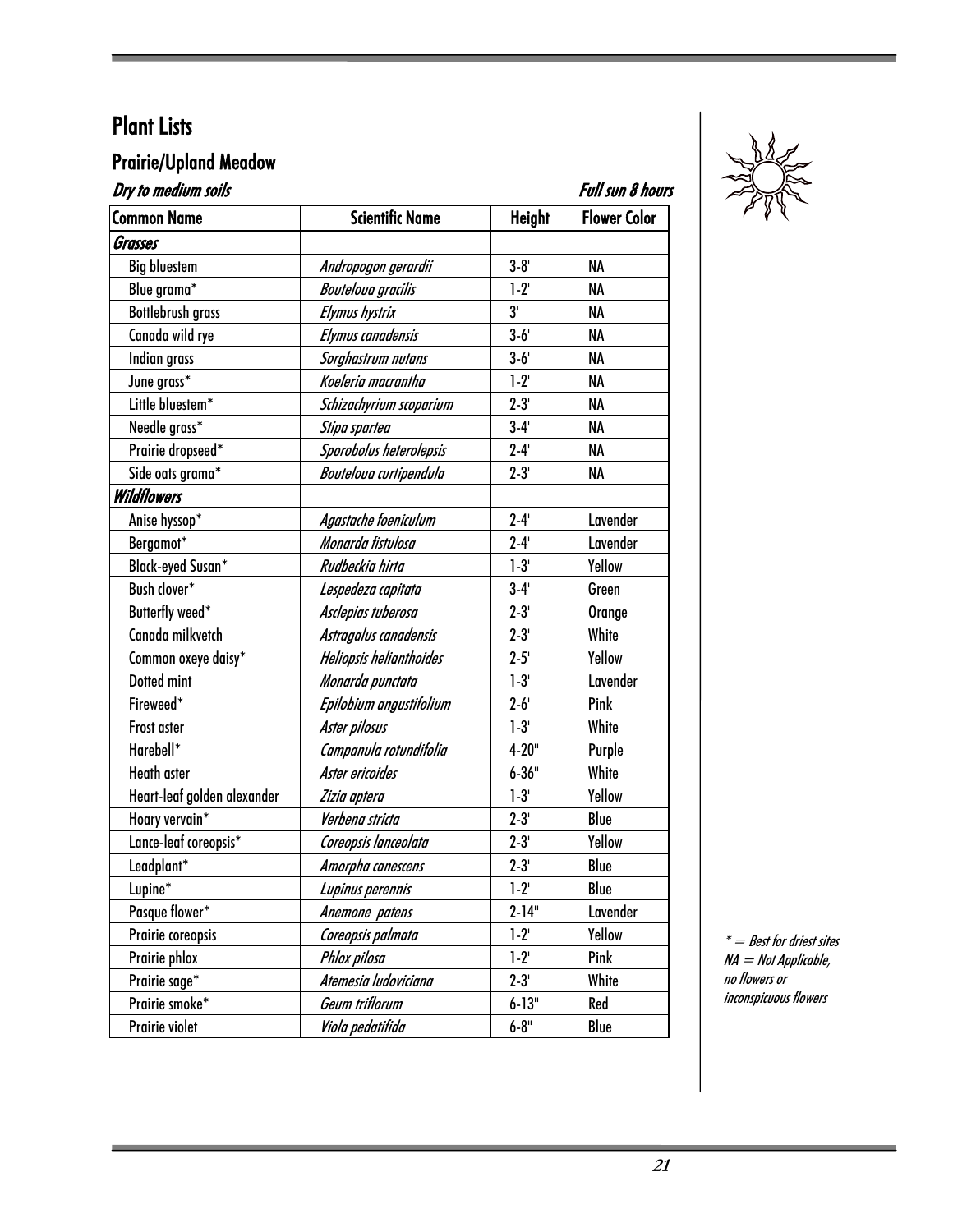

## Prairie/Upland Meadow (continued)

| Dry to medium soils            |                                |               | <b>Full sun 8 hours</b> |
|--------------------------------|--------------------------------|---------------|-------------------------|
| <b>Common Name</b>             | <b>Scientific Name</b>         | <b>Height</b> | <b>Flower Color</b>     |
| <b>Wildflowers (continued)</b> |                                |               |                         |
| Pearly everlasting*            | Anaphalis margaritacea         | $1-2^{1}$     | White                   |
| Purple prairie clover*         | Dalea purpurea                 | $1-3'$        | Purple                  |
| Rough blazing star*            | Liatris aspera                 | $2 - 3'$      | Purple                  |
| Showy goldenrod                | Solidago speciosa              | $2 - 4'$      | Yellow                  |
| Smooth blue aster              | Aster laevis                   | $2 - 3'$      | Blue                    |
| Sky blue aster                 | Aster oolentangiensis          | $1-4'$        | Blue                    |
| Spike lobelia*                 | Lobelia spicata                | $8 - 40$ "    | Lavender                |
| Stiff goldenrod                | Solidago rigida                | $1-5'$        | Yellow                  |
| <b>Upland white aster</b>      | Solidago ptarmicoides          | $1-2^{1}$     | White                   |
| Western sunflower*             | <b>Helianthus occidentalis</b> | $2 - 3'$      | Yellow                  |
| White prairie clover*          | Dalea candida                  | $1-3'$        | White                   |
| Yarrow*                        | Achillea millefolium           | $2 - 3'$      | White                   |
| Shrubs                         |                                |               |                         |
| New Jersey tea*                | Ceanothus americanus           | $1-3'$        | White                   |
| Prairie rose                   | Rosa arkansana                 | $2 - 3'$      | Pink                    |

 $^*$   $=$  Best for driest sites NA = Not Applicable, no flowers or inconspicuous flowers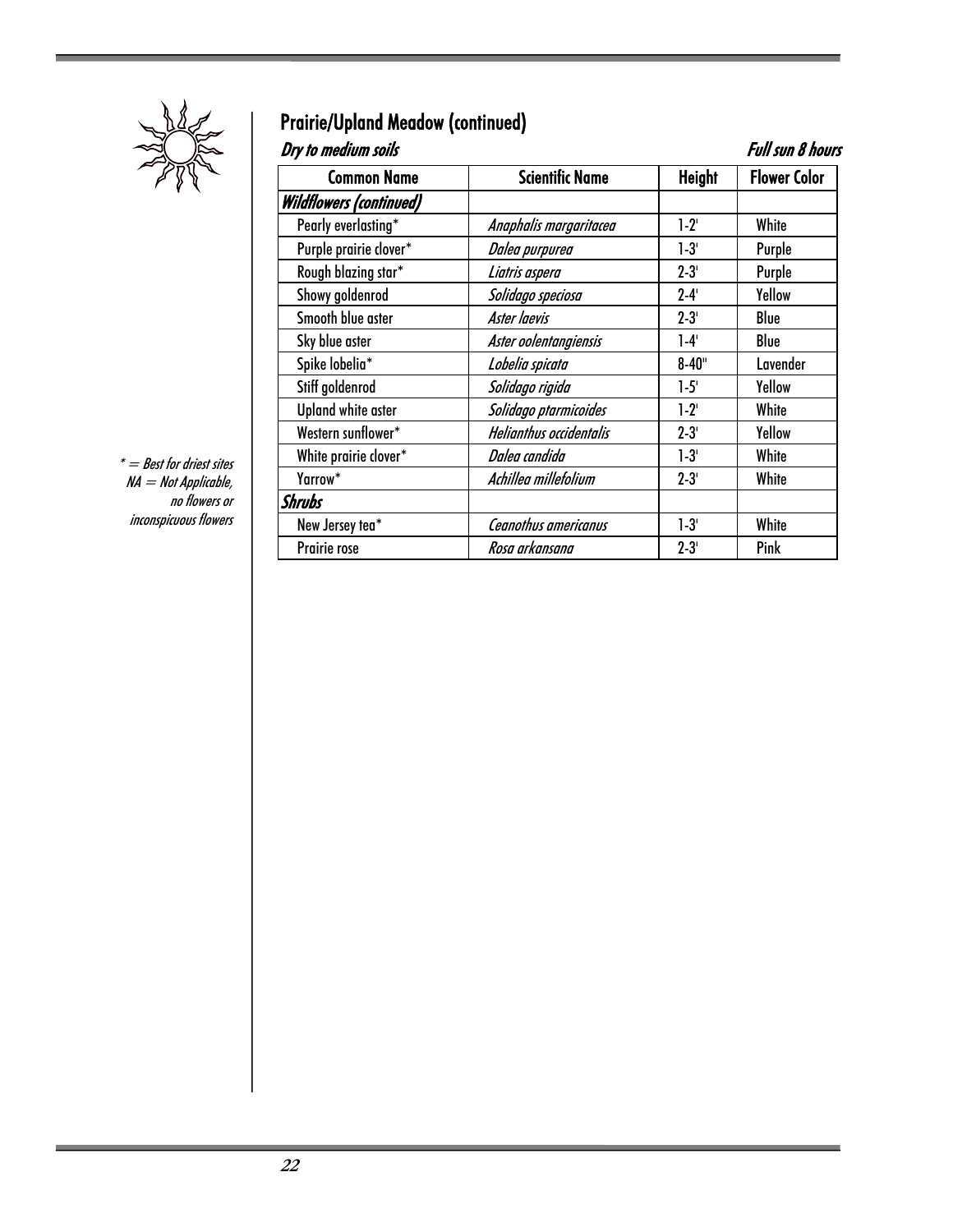#### Wet Meadow

| <b>Full sun 8 hours</b><br><b>Moist to wet soils</b> |                            |                           |                     |  |
|------------------------------------------------------|----------------------------|---------------------------|---------------------|--|
| <b>Common Name</b>                                   | <b>Scientific Name</b>     | <b>Height</b>             | <b>Flower Color</b> |  |
| <b>Grasses and Sedges</b>                            |                            |                           |                     |  |
| <b>Big bluestem</b>                                  | Andropogon gerardi         | $3 - 8'$                  | <b>NA</b>           |  |
| <b>Blue joint grass</b>                              | Calamagrostis canadensis   | $3 - 5'$                  | NA                  |  |
| Bottlebrush sedge*                                   | Carex comosa               | $1-2^{1}$                 | NA                  |  |
| Broad-leaved cattail*                                | Typha latifolia            | $5 - 9'$                  | <b>NA</b>           |  |
| Caterpillar/fringed sedge*                           | Carex crinita              | $2 - 5'$                  | NA                  |  |
| Fox sedge                                            | Carex vulpinoidea          | $1-3'$                    | <b>NA</b>           |  |
| Green bulrush                                        | <b>Scirpus atrovirens</b>  | $3-5'$                    | NA                  |  |
| Hardstem bulrush*                                    | <b>Scirpus acutus</b>      | $3 - 9'$                  | NA                  |  |
| Indian grass                                         | Sorghastrum nutans         | $3-6'$                    | <b>NA</b>           |  |
| Lake sedge*                                          | Carex lacustris            | 24-42"                    | NA                  |  |
| Path rush                                            | Juncus tenuis              | $2 - 14$ "                | NA                  |  |
| Pointed broom sedge                                  | Carex scoparia             | $6 - 30$ "                | NA                  |  |
| Prairie cordgrass                                    | Spartina pectinata         | $4 - 8'$                  | NA                  |  |
| Rattlesnake manna grass*                             | Glyceria canadensis        | $2 - 3'$                  | NA                  |  |
| Retrorse sedge                                       | Carex retrorsa             | $16 - 40$ "               | <b>NA</b>           |  |
| River bulrush*                                       | <b>Scirpus fluviatilis</b> | $3 - 6'$                  | NA                  |  |
| Soft rush*                                           | Juncus effusus             | $18-48"$                  | <b>NA</b>           |  |
| Soft-stem bulrush*                                   | Scirpus validus            | $3 - 9'$                  | NA                  |  |
| Spike rush*                                          | Eleocharis palustris       | $2 - 3'$                  | NA                  |  |
| Sweet flag*                                          | Acorus calamus             | $2 - 3'$                  | NA                  |  |
| Switch grass                                         | Panicum virgatum           | $3-5$ '                   | <b>NA</b>           |  |
| Tall manna grass*                                    | Glyceria maxima            | $3-6'$                    | NA                  |  |
| Tussock sedge*                                       | Carex stricta              | $1-4'$                    | <b>NA</b>           |  |
| <b>Wool grass</b>                                    | Scirpus cyperinus          | $3-5'$                    | NA                  |  |
| <b>Wildflowers</b>                                   |                            |                           |                     |  |
| Bergamot                                             | Mondarda fistulosa         | $2 - 4'$                  | Lavender            |  |
| <b>Blue flag iris</b>                                | Iris virginica             | $18^{\circ} - 30^{\circ}$ | Blue                |  |
| <b>Blue vervain</b>                                  | Verbena hastata            | $2 - 6'$                  | Blue                |  |
| <b>Boneset</b>                                       | Eupatorium perfoliatum     | $3-4'$                    | White               |  |
| <b>Bottle gentian</b>                                | Gentiana andrewsii         | $18 - 30"$                | Blue                |  |
| <b>Cardinal flower</b>                               | Lobelia cardinalis         | $2 - 5'$                  | Red                 |  |
| Culver's root                                        | Veronicastrum virginicum   | $3-6'$                    | White               |  |
| Cup plant                                            | Silphium perfoliatum       | $3-8'$                    | Yellow              |  |
| Fireweed                                             | Epilobium angustifolium    | $2 - 6'$                  | Pink                |  |
| Flat-topped aster                                    | Aster umbellatus           | $1-5'$                    | Cream               |  |

 $* =$  Best for wettest sites where standing water exists for extended periods of time. NA = Not Applicable, no flowers or inconspicuous flowers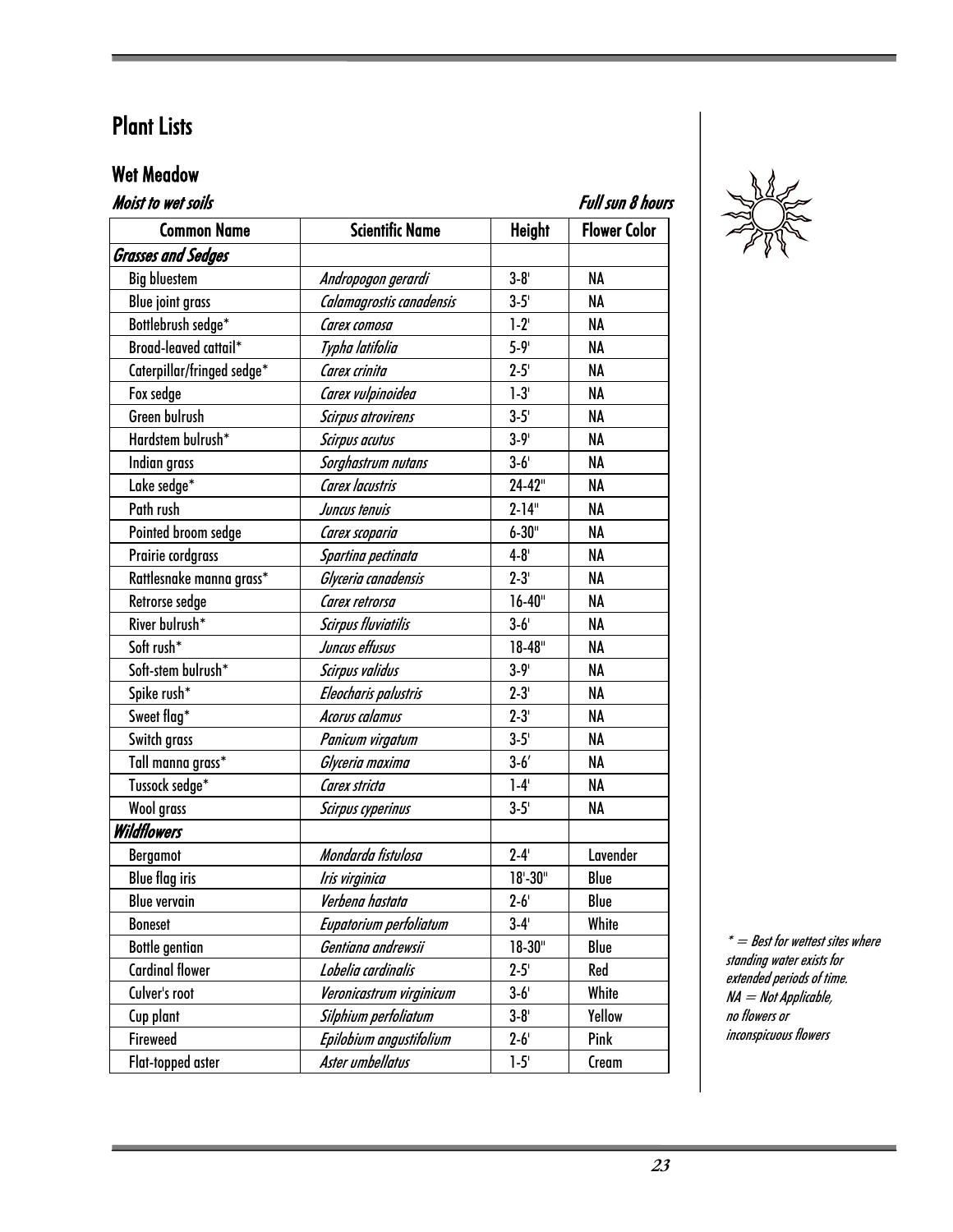

## Wet Meadow (continued)

Moist to wet soils **Full sun 8 hours** 

| <b>Common Name</b>              | <b>Scientific Name</b>    | <b>Height</b> | <b>Flower Color</b> |
|---------------------------------|---------------------------|---------------|---------------------|
| <b>Wildflowers (continued)</b>  |                           |               |                     |
| Golden alexanders               | Zizia aurea               | $1-3'$        | Yellow              |
| Great blue lobelia              | Lobelia siphilitica       | $1-4'$        | Blue                |
| Green headed coneflower         | Rudbeckia laciniata       | $3 - 12$      | Yellow              |
| <b>Ironweed</b>                 | Vernonia fasciculata      | $4 - 6'$      | Purple              |
| Jewelweed                       | Impatiens capensis        | $2 - 5'$      | Orange              |
| Joe pye weed                    | Eupatorium maculatum      | $4 - 6'$      | Pink                |
| Grassleaf goldenrod             | Euthamia graminifolia     | $2 - 3'$      | Yellow              |
| Monkey flower                   | Mimulus ringens           | $1 - 3'$      | Violet              |
| <b>Mountain mint</b>            | Pycnanthemum virginianum  | $20 - 36"$    | White               |
| Narrow-leaf loosestrife         | Lysimachia quadrifolia    | $1-2^{1}$     | Yellow              |
| New England aster               | Aster novae-angliae       | $2 - 5'$      | Purple              |
| Northern Blue Flag Iris         | Iris versicolor           | $1 - 3'$      | Blue                |
| Obedient plant                  | Physostegia virginiana    | $2 - 5'$      | Pink                |
| <b>Panicled Aster</b>           | Aster lanceolatus         | $2 - 3'$      | White               |
| Sawtooth sunflower              | Helianthus grosseserratus | $3 - 12$      | Yellow              |
| Showy tick trefoil <sup>4</sup> | Desmodium canadense       | $2 - 5'$      | Pink                |
| Sneezeweed                      | Helenium autumnale        | $2 - 5'$      | Yellow              |
| Swamp aster                     | Aster puniceus            | $2 - 6'$      | White               |
| Swamp milkweed                  | Asclepias incarnata       | $3-4'$        | Pink                |
| <b>Tall blazing star</b>        | Liatris pycnostachya      | $2 - 4'$      | Purple              |
| <b>Turtlehead</b>               | Chelone glabra            | $3 - 4'$      | Cream               |
| <b>Shrubs</b>                   |                           |               |                     |
| Meadowsweet                     | Spiraea alba              | $3 - 6'$      | White               |
| Steeplebush                     | Spiraea tomentosa         | $2 - 4'$      | Pink                |

 $* =$  Best for wettest sites where standing water exists for extended periods of time. NA = Not Applicable, no flowers or inconspicuous flowers

 4 Note: Showy tick trefoil has beautiful pink flowers that bloom from June – September. Be aware that later in the season, the seeds that form will stick to clothing and pets and are difficult to remove.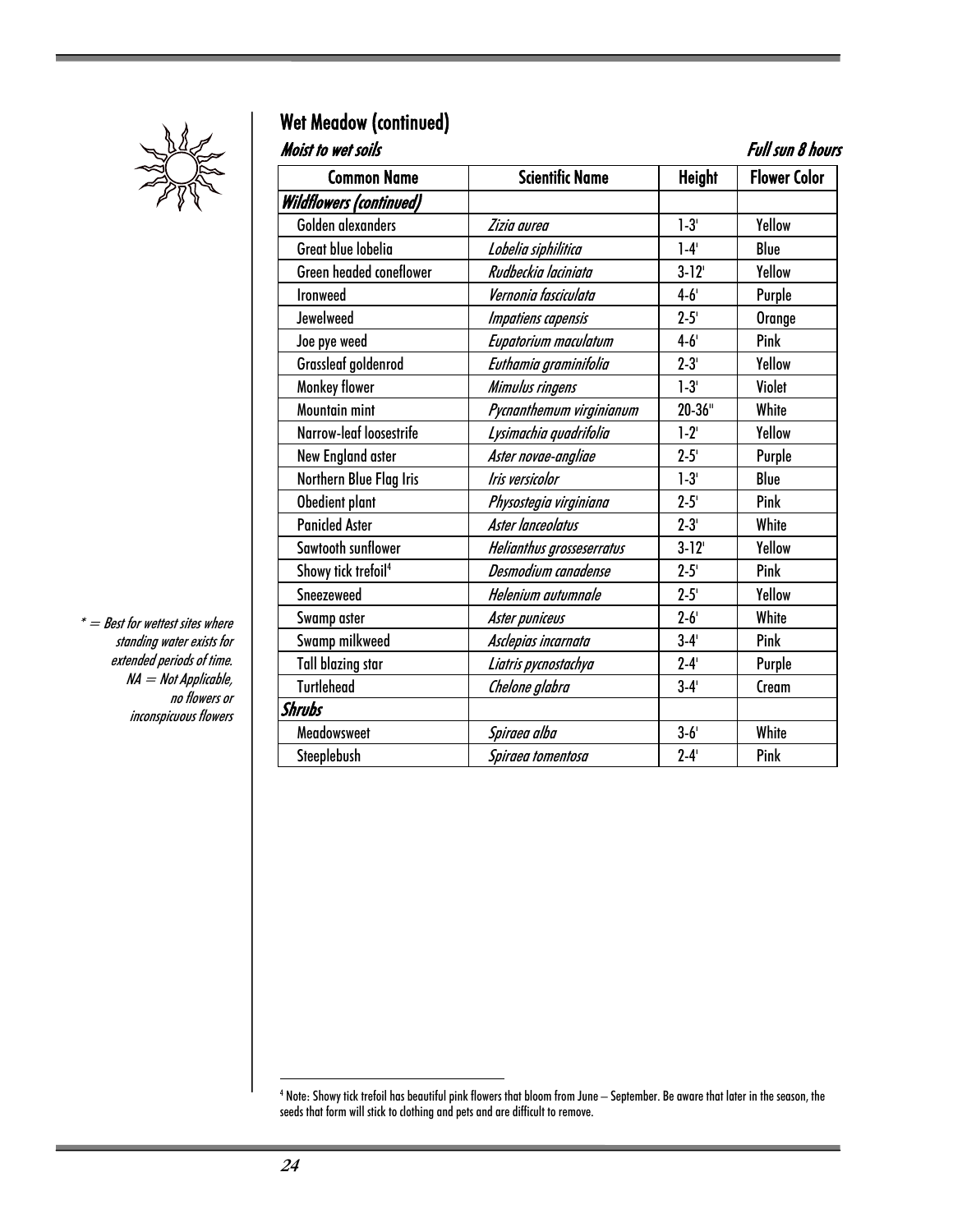#### Moist Woodland Edge

| Medium, loamy to wet, organic soils |                          | Partial shade 4-8 hours |                     |
|-------------------------------------|--------------------------|-------------------------|---------------------|
| <b>Common Name</b>                  | <b>Scientific Name</b>   | <b>Height</b>           | <b>Flower Color</b> |
| Groundcover                         |                          |                         |                     |
| Awl fruit sedge                     | Carex stipata            | $12 - 42"$              | NA                  |
| <b>Blue joint grass</b>             | Calamagrostis canadensis | $3 - 5'$                | NA                  |
| Caterpillar/fringed sedge           | Carex crinita            | $2 - 5'$                | NA                  |
| <b>Fringed brome</b>                | <b>Bromus ciliatus</b>   | $2 - 4'$                | NA                  |
| Prairie cordgrass                   | Spartina pectinata       | $4 - 8'$                | <b>NA</b>           |
| <b>Tussock sedge</b>                | Carex stricta            | $1-4'$                  | NA                  |
| Shrubs                              |                          |                         |                     |
| American mountain ash               | Sorbus americana         | to 28'                  | White               |
| Arrowood viburnum                   | Viburnum dentatum        | to 16'                  | White               |
| Chokeberry                          | Aronia melanocarpa       | $3 - 6'$                | White               |
| Chokecherry                         | Prunus virginiana        | to 20'                  | White               |
| Elderberry                          | Sambucus canadensis      | $3 - 9'$                | White               |
| <b>Highbush cranberry</b>           | Viburnum trilobum        | $3 - 12$                | White               |
| Ironwood                            | Carpinus caroliniana     | to 30'                  | NA                  |
| Meadowsweet                         | Spiraea alba             | $3-6'$                  | White               |
| Nannyberry                          | Viburnum lentago         | to 20'                  | White               |
| Northern bayberry                   | Myrica gale              | $3-4'$                  | NA                  |
| <b>Pussy willow</b>                 | Salix discolor           | $10 - 25$               | White               |
| Red osier dogwood                   | Cornus sericea           | $3 - 10'$               | White               |
| Sandbar willow                      | Salix interior           | $6 - 15$                | White               |
| Speckled alder                      | Alnus incana             | $10 - 25$               | NA                  |
| Steeplebush                         | Spirea tomentosa         | $2 - 4'$                | Pink                |
| Winterberry holly                   | Ilex verticillata        | to 10'                  | White               |
| Trees                               |                          |                         |                     |
| <b>Black ash</b>                    | Fraxinus nigra           | to 50'                  | NA                  |
| <b>Black willow</b>                 | Salix nigra              | to 60'                  | <b>NA</b>           |
| Green ash                           | Fraxinus pensylvanica    | to 60'                  | NA                  |
| Northern white cedar                | Thuja occidentalis       | to 70'                  | NA                  |
| Paper birch                         | Betula papyrifera        | to 70'                  | NA                  |
| River birch                         | Betula nigra             | to 75'                  | NA                  |
| Silver maple                        | Acer saccharinum         | to 80'                  | NA                  |
| <b>Tamarack</b>                     | Larix laricina           | to 80'                  | NA                  |
| White spruce                        | Picea glauca             | to 100'                 | NA                  |
| Yellow birch                        | Betula allengheniensis   | To 80'                  | NA                  |



NA = Not Applicable, no flowers or inconspicuous flowers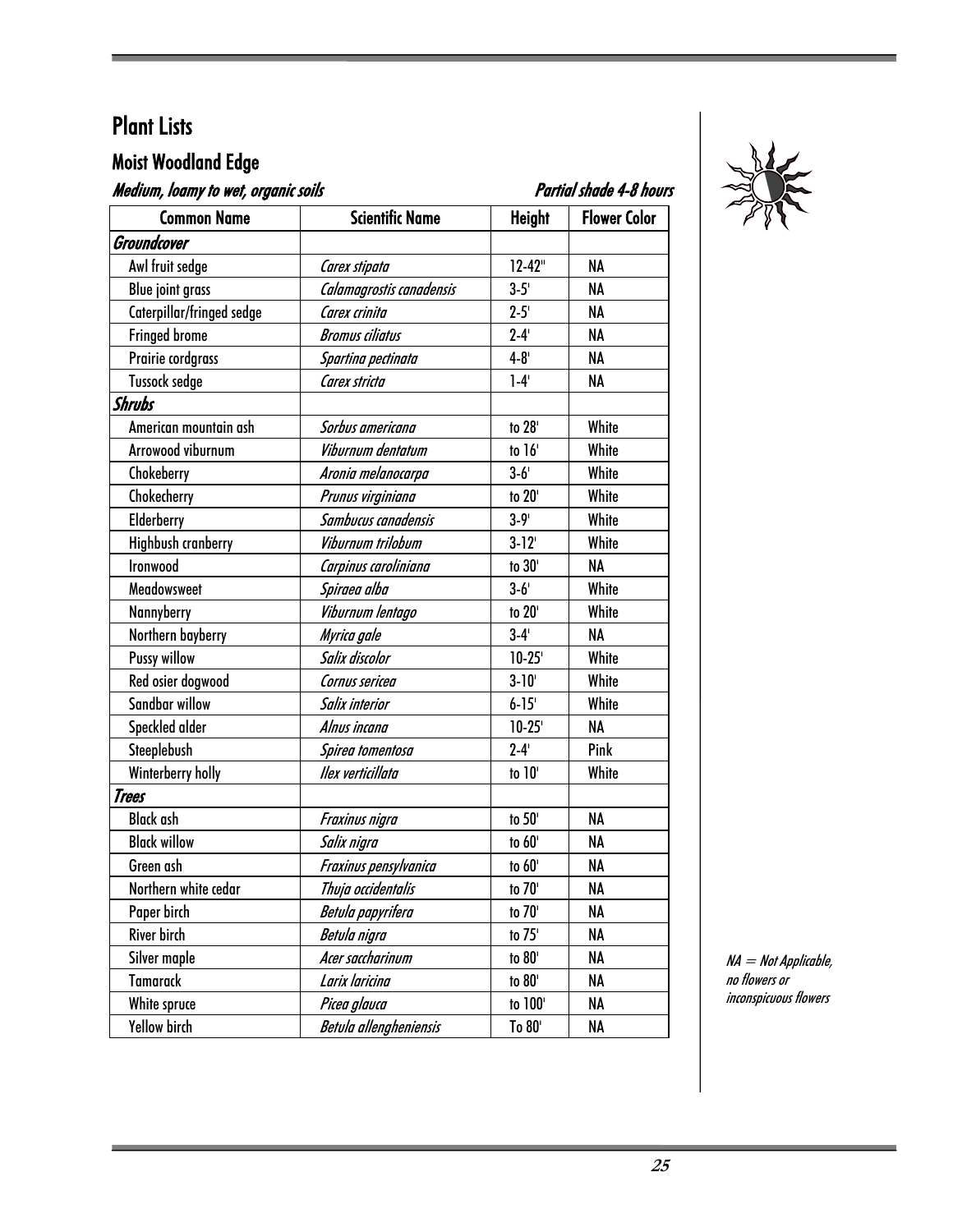

## Maple Forest

.<br>Medium sandy to silt loam soils Less than 4 hours sun

| נווטנ וווטטו וווכ טו yneulull אונטוו<br>ווער כושטוו <del>ץ</del> וועווו נכ <i>ס</i> |                           |                |                     |  |  |  |
|-------------------------------------------------------------------------------------|---------------------------|----------------|---------------------|--|--|--|
| <b>Common Name</b>                                                                  | <b>Scientific Name</b>    | <b>Height</b>  | <b>Flower Color</b> |  |  |  |
| Groundcover                                                                         |                           |                |                     |  |  |  |
| Cinnamon fern                                                                       | Osmunda cinnamomea        | $2 - 5'$       | NA                  |  |  |  |
| False solomon seal                                                                  | Smilacina racemosa        | $18-24"$       | <b>NA</b>           |  |  |  |
| Lady fern                                                                           | Athyrium felix-femina     | $18-24"$       | NA                  |  |  |  |
| Maidenhair fern                                                                     | Adiantum pedatum          | $3-4'$         | <b>NA</b>           |  |  |  |
| Meadow rue                                                                          | Thalictrum dioicum        | $8 - 28$ "     | Green               |  |  |  |
| Ostrich fern                                                                        | Matteuccia struthiopteris | $3-4'$         | <b>NA</b>           |  |  |  |
| Pennsylvania sedge                                                                  | Carex pensylvanica        | $6 - 18"$      | <b>NA</b>           |  |  |  |
| <b>Red baneberry</b>                                                                | Actaea rubra              | $1-2^{1}$      | White               |  |  |  |
| Sensitive fern                                                                      | Onoclea sensibilis        | 1 <sup>1</sup> | <b>NA</b>           |  |  |  |
| White baneberry                                                                     | Actaea pachypoda          | $1 - 2^{1}$    | White               |  |  |  |
| <b>Flowers</b>                                                                      |                           |                |                     |  |  |  |
| <b>Bellwort</b>                                                                     | Uvularia grandiflora      | T.             | Yellow              |  |  |  |
| <b>Bloodroot</b>                                                                    | Sanguinaria canadensis    | $2 - 6$ "      | White               |  |  |  |
| Columbine                                                                           | Aquilequia canadense      | $8 - 24$ "     | Pink                |  |  |  |
| False lily of the valley                                                            | Maianthemum canadense     | $3 - 6$ "      | White               |  |  |  |
| False solomon's seal                                                                | Smilacina stellata        | $8 - 24$ "     | White               |  |  |  |
| Jack-in-the-pulpit                                                                  | Arisaema triphyllum       | $1-3'$         | Green               |  |  |  |
| Jacob's ladder                                                                      | Polemonium reptans        | $8 - 24$ "     | Blue                |  |  |  |
| Sessile-leaved bellwort                                                             | Uvularia sessilifolia     | 10"            | Yellow              |  |  |  |
| <b>Trillium</b>                                                                     | Trillium grandiflorum     | T,             | White               |  |  |  |
| Wild geranium                                                                       | Geranium maculatum        | $1-2^{1}$      | Lavender            |  |  |  |
| Wild ginger                                                                         | Asarum canadense          | $4 - 8$ "      | Red                 |  |  |  |
| <b>Woodland strawberry</b>                                                          | Fragaria vesca            | $4 - 6$ "      | White               |  |  |  |
| <b>Shrubs</b>                                                                       |                           |                |                     |  |  |  |
| <b>Bush honeysuckle</b>                                                             | Diervilla lonicera        | $2 - 3'$       | Yellow              |  |  |  |
| Common chokecherry                                                                  | Prunus virginiana         | to 20'         | White               |  |  |  |
| Ironwood                                                                            | Carpinus caroliniana      | to 30'         | NA                  |  |  |  |
| Red-berried elder                                                                   | Sambucus pubens           | to $6'$        | White               |  |  |  |
| Serviceberry/Juneberry                                                              | Amelanchier laevis        | $10-12$        | White               |  |  |  |
| Trees                                                                               |                           |                |                     |  |  |  |
| <b>Balsam fir</b>                                                                   | Abies balsamea            | to 60'         | NA                  |  |  |  |
| <b>Black cherry</b>                                                                 | Prunus serotina           | $80^{\circ}$   | NA                  |  |  |  |
| Red maple                                                                           | Acer rubrum               | to 90'         | NA                  |  |  |  |
| Sugar maple                                                                         | Acer saccharum            | to 100'        | NA                  |  |  |  |
| <b>Basswood</b>                                                                     | Tilia americana           | $100^{\circ}$  | NA                  |  |  |  |

NA = Not Applicable, no flowers or inconspicuous flowers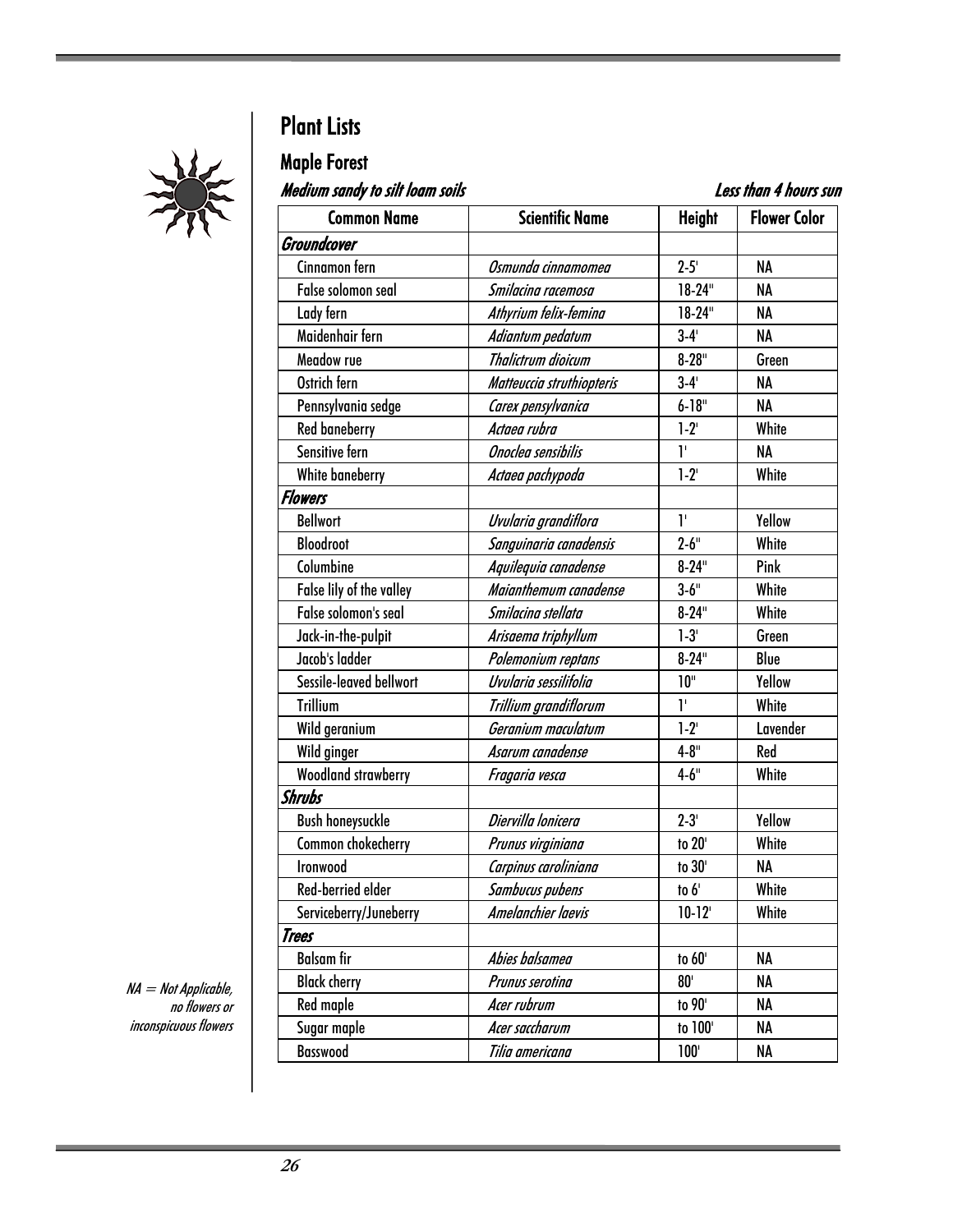## Pine or Oak Forest<br>*Pry seid candy soils*

| Dry, acid, sandy soils     | Less than 4 hours sun                   |               |                     |
|----------------------------|-----------------------------------------|---------------|---------------------|
| <b>Common Name</b>         | <b>Scientific Name</b>                  | <b>Height</b> | <b>Flower Color</b> |
| Groundcovers               |                                         |               |                     |
| Bracken fern               | Pteridium aquilinum                     | $2 - 3'$      | <b>NA</b>           |
| <b>Bunchberry</b>          | Cornus canadensis                       | $6 - 8$ "     | White               |
| False solomon's seal       | Smilacina racemosa                      | $18-24"$      | White               |
| Pennsylvania sedge         | Carex pensylvanica                      | $6 - 18$ "    | <b>NA</b>           |
| Solomon's seal             | Polygonatum biflorum var.<br>commutatum | $1-4'$        | Green               |
| <b>Woodland strawberry</b> | Fragaria vesca                          | $4 - 6$ "     | White               |
| Wintergreen                | Gaultheria procumbens                   | $3 - 6$ "     | White               |
| <b>Flowers</b>             |                                         |               |                     |
| <b>Bellwort</b>            | Uvularia grandiflora                    | ľ             | Yellow              |
| <b>Big-leaf aster</b>      | Aster macrophyllus                      | $6 - 12$ "    | Lavender            |
| Columbine                  | Aquilegia canadensis                    | $8 - 24$ "    | Pink                |
| Common wood violet         | Viola papillionacea                     | $4 - 8$ "     | Violet              |
| False lily of the valley   | Maianthemum canadense                   | $3 - 6$ "     | White               |
| Harebell                   | Campanula rotundifolia                  | $4 - 20$ "    | Blue                |
| Wild geranium              | Geranium maculatum                      | $1-2^{1}$     | Lavender            |
| <b>Shrubs</b>              |                                         |               |                     |
| <b>Bush honeysuckle</b>    | Diervilla lonicera                      | $2 - 3'$      | Yellow              |
| Chokecherry                | Prunus virginiana                       | to 20'        | White               |
| Gray dogwood               | Cornus racemosa                         | to 6'         | White               |
| Hazelnut                   | Corylus americana                       | to $81$       | <b>NA</b>           |
| Pin cherry                 | Prunus pensylvanica                     | to 25'        | White               |
| Serviceberry/Juneberry     | Amelanchier laevis                      | $8 - 10'$     | White               |
| Snowberry                  | Symphoricarpos albus                    | $2 - 4'$      | White               |
| Trees                      |                                         |               |                     |
| <b>Bur oak</b>             | Quercus macrocarpa                      | to 80'        | <b>NA</b>           |
| White pine                 | <b>Pinus strobus</b>                    | $100 + '$     | NA                  |
|                            |                                         |               |                     |



NA = Not Applicable, no flowers or inconspicuous flowers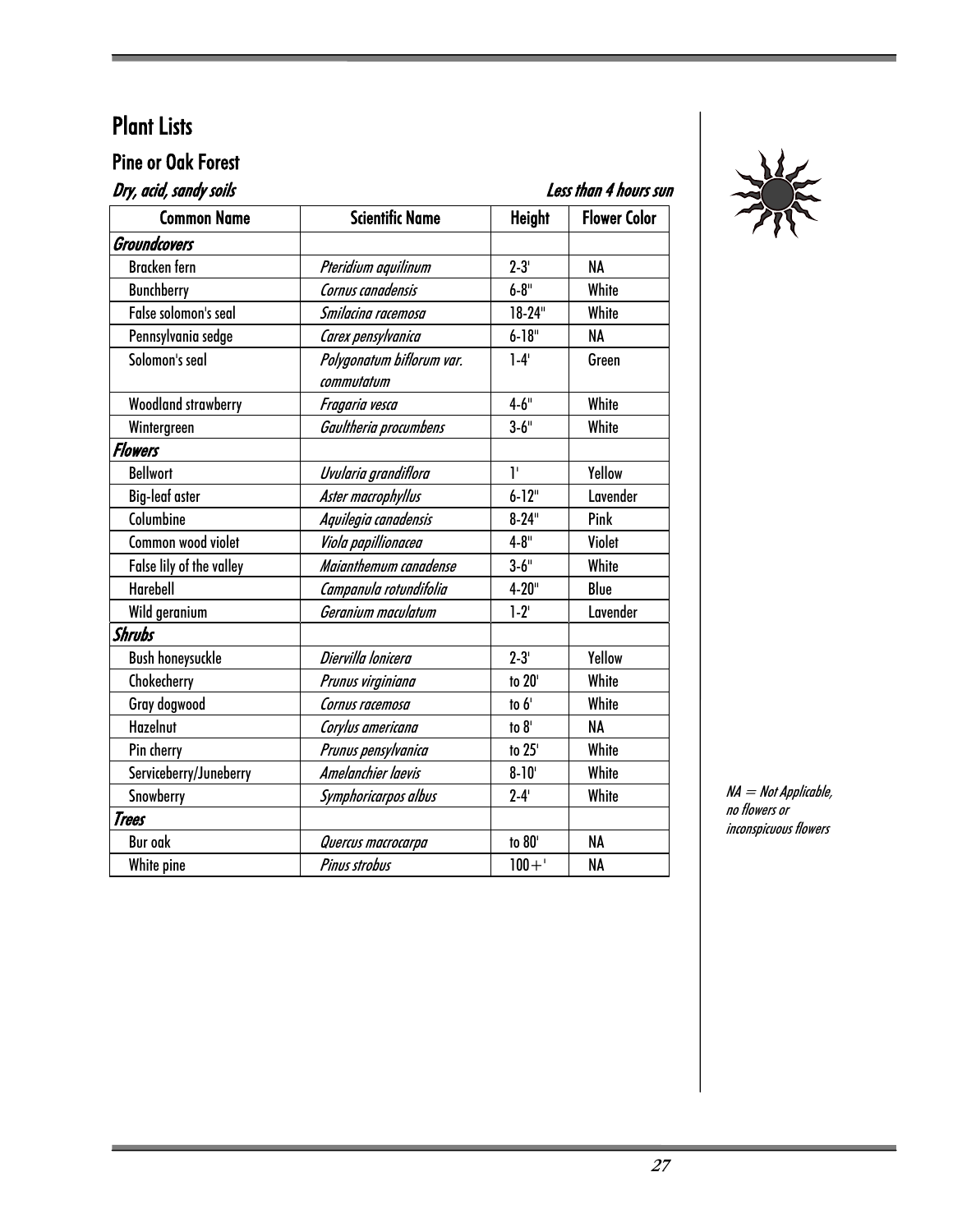

## Woodland Edge – Oak/Pine Barrens

| Dry, sandy soils<br>Partial shade 4-8 hours |                          |                 |                     |  |
|---------------------------------------------|--------------------------|-----------------|---------------------|--|
| <b>Common Name</b>                          | <b>Scientific Name</b>   | <b>Height</b>   | <b>Flower Color</b> |  |
| <b>Groundcovers</b>                         |                          |                 |                     |  |
| <b>Big bluestem</b>                         | Andropogon gerardii      | $3 - 8'$        | <b>NA</b>           |  |
| <b>Bottlebrush grass</b>                    | <b>Elymus hystrix</b>    | 3'              | <b>NA</b>           |  |
| <b>Bracken</b> fern                         | Pteridium aquilinum      | $2 - 3'$        | NA                  |  |
| <b>Bunchberry</b>                           | Cornus canadensis        | $6 - 8$ "       | NA                  |  |
| Canada wild rye                             | Elymus canadensis        | $3-6'$          | NA                  |  |
| <b>Fringed brome</b>                        | <b>Bromus ciliatus</b>   | $2 - 4'$        | NA                  |  |
| Indian grass                                | Sorghastrum nutans       | $3-6'$          | NA                  |  |
| Little bluestem                             | Schizachyrium scorparium | $2 - 3'$        | NA                  |  |
| Partridgeberry                              | Mitchella repens         | 2 <sup>11</sup> | <b>NA</b>           |  |
| Pennsylvania sedge                          | Carex pensylvanica       | $6 - 18"$       | NA                  |  |
| Sideoats grama                              | Bouteloua curtipendula   | $2 - 3'$        | <b>NA</b>           |  |
| Wintergreen                                 | Gaultheria procumbens    | $3 - 6$ "       | NA                  |  |
| <b>Flowers</b>                              |                          |                 |                     |  |
| <b>Big-leaf aster</b>                       | Aster macrophyllus       | $6 - 12$ "      | Lavender            |  |
| <b>Bird's foot violet</b>                   | Viola pedata             | $6 - 12$ "      | Blue                |  |
| Canada anemone                              | Anemone canadensis       | $1-2$           | White               |  |
| Columbine                                   | Aquilegia canadensis     | $8 - 24$ "      | Pink                |  |
| Common wood violet                          | Viola papillionacea      | $4 - 8$ "       | Blue                |  |
| Harebell                                    | Campanula rotundifolia   | $4 - 20$ "      | Blue                |  |
| <b>Pearly everlasting</b>                   | Anaphalis margaritacea   | $1 - 2^{1}$     | White               |  |
| Slender beard tongue                        | Penstemon gracilis       | $1-2$           | Blue                |  |
| <b>Woodland strawberry</b>                  | Fragaria vesca           | $4 - 6"$        | White               |  |
| Shrubs                                      |                          |                 |                     |  |
| <b>Bearberry</b>                            | Arctostaphylos uva-ursi  | $2 - 6$ "       | Pink                |  |
| <b>Blueberry</b>                            | Vaccinum angustifolium   | $2 - 3'$        | Pink                |  |
| <b>Bush honeysuckle</b>                     | Diervilla lonicera       | $2 - 3'$        | Yellow              |  |
| Chokecherry                                 | Prunus virginiana        | to 20'          | White               |  |
| Gray dogwood                                | Cornus racemosa          | to $6^{\prime}$ | White               |  |
| Hazelnut                                    | Corylus americana        | to $81$         | NA                  |  |
| New Jersey tea                              | Ceanothus americanus     | $1 - 3'$        | White               |  |
| Pin cherry                                  | Prunus pensylvanica      | to 25'          | White               |  |
| Red root                                    | Ceanothus ovatus         | $1-3'$          | White               |  |
| Serviceberry/Juneberry                      | Amelanchier laevis       | $10-12$         | White               |  |
| Silver buffaloberry                         | Shepherdia canadensis    | $6 - 8'$        | White               |  |
| Snowberry                                   | Symphoricarpus albus     | $2 - 4'$        | White               |  |
| Sweet fern                                  | Comptonia peregrina      | $1-3'$          | NA                  |  |

NA = Not Applicable, no flowers or inconspicuous flowers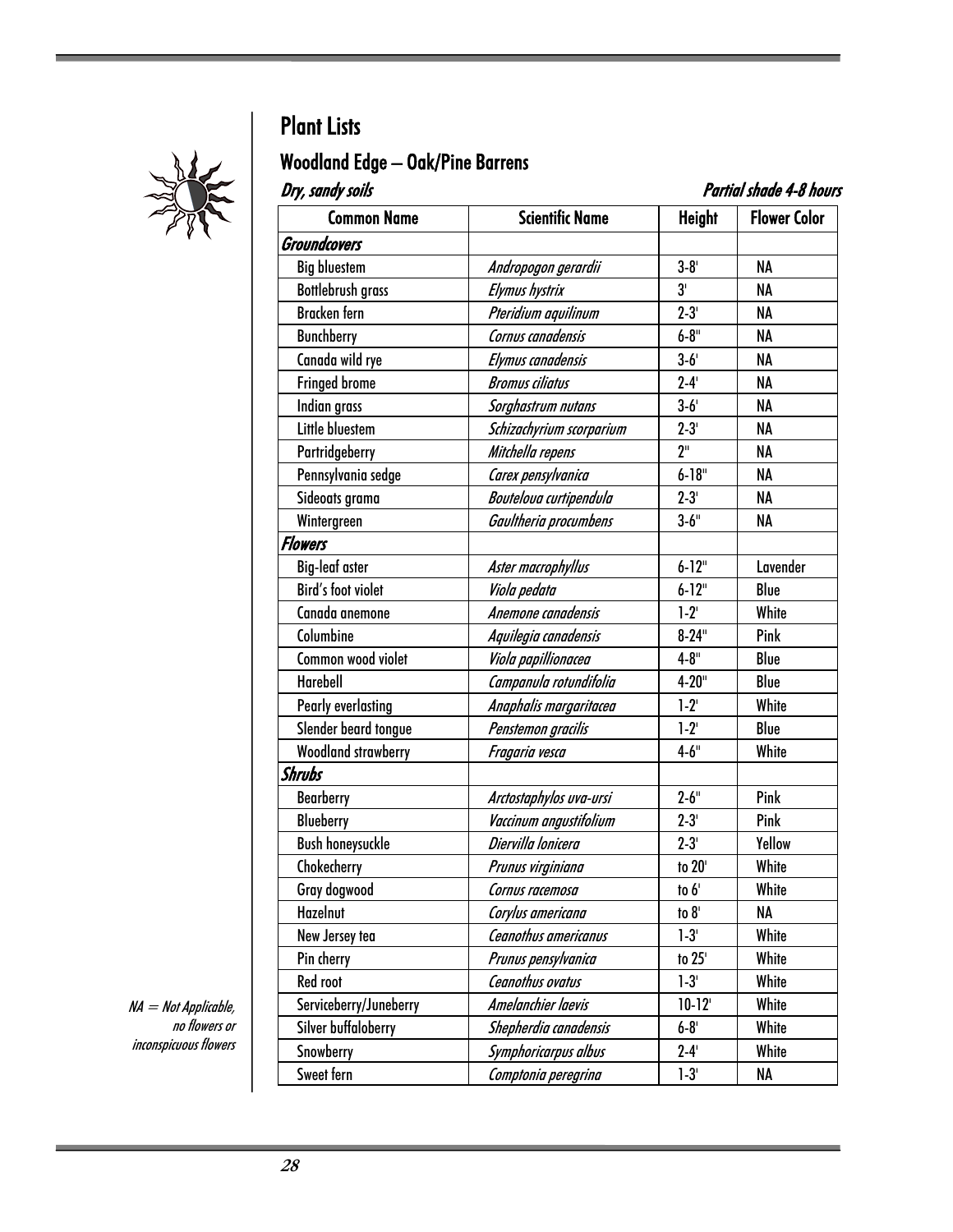| Dry, sandy soils   | Partial shade 4-8 hours |               |                     |
|--------------------|-------------------------|---------------|---------------------|
| <b>Common Name</b> | <b>Scientific Name</b>  | <b>Height</b> | <b>Flower Color</b> |
| Trees              |                         |               |                     |
| Big-tooth aspen    | Populus grandidentata   | to 60'        | NA                  |
| <b>Bur oak</b>     | Quercus macrocarpa      | to 80'        | NA                  |
| Jack pine          | Pinus banksiana         | to 70'        | NA                  |
| Northern pin oak   | Quercus ellipsoidalis   | to 70'        | NA                  |
| Northern red oak   | Quercus borealis        | to 70'        | NA                  |
| Quaking aspen      | Populus tremuloides     | to 70'        | <b>NA</b>           |
| Red pine           | Pinus resinosa          | to 80'        | NA                  |
| White pine         | <b>Pinus strobus</b>    | $100 + '$     | NA                  |

## Woodland Edge – Oak/Pine Barrens (continued)

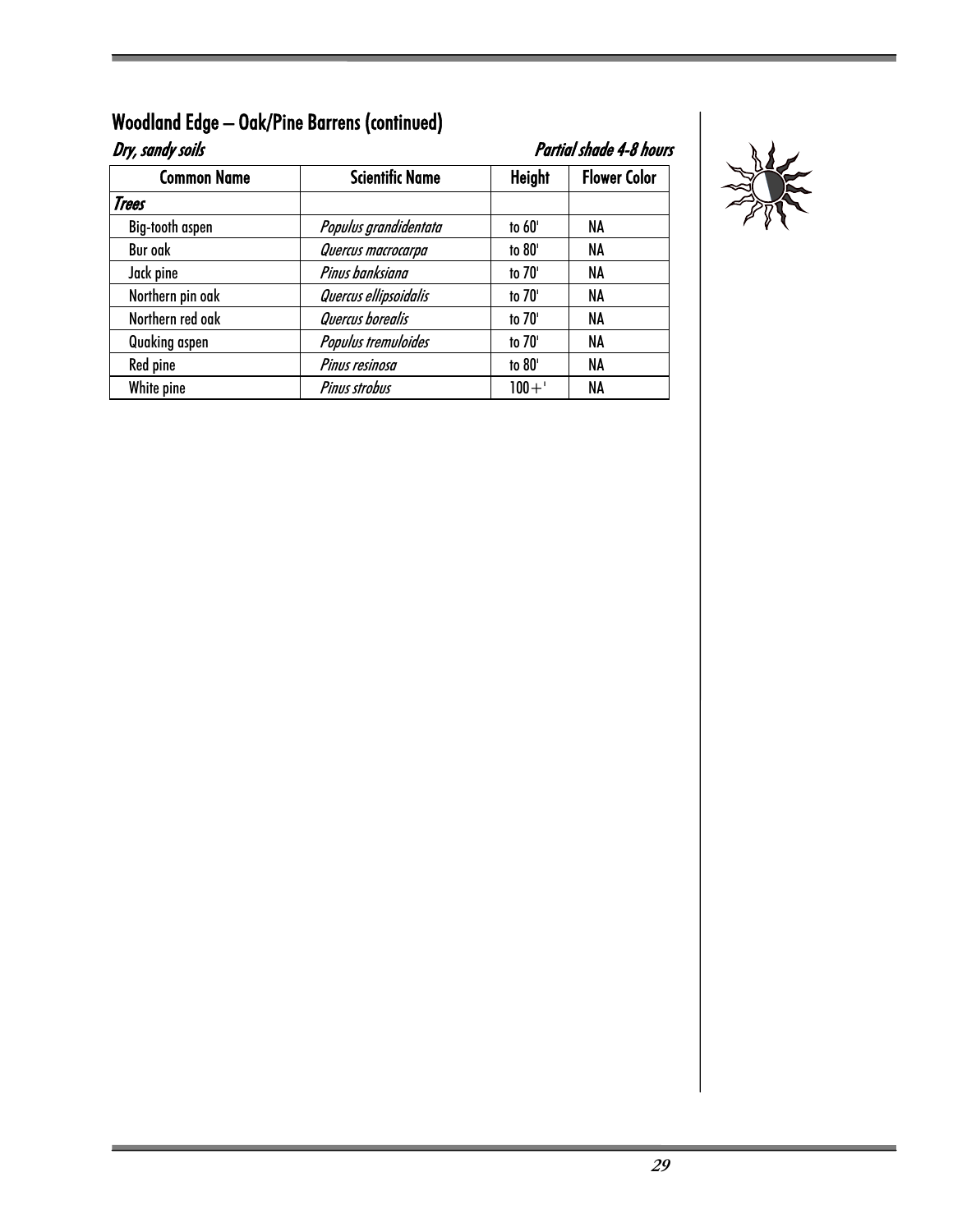## Additional Resources

#### Web Sites

#### Plant Identification and Photos

#### http://www.botany.wisc.edu/herbarium

Vascular Plants of Wisconsin is produced by the Herbarium, Department of Botany, UW-Madison. This is probably the best and most complete site for Wisconsin plants. Search by scientific name, habitat type, status, county, family, genera, or common name. The results give a detailed description of the plant and most have a photo and distribution map. Also available is a link to the Atlas of Wisconsin Prairie and Savanna Flora and a key to WI conifers and rare lichens of WI.

#### http://www.klines.org/joanne/

Wisconsin Plant of the Week developed by a WI DNR employee. The features provide excellent photos of the plant as well as a detailed life history. The archive of past-featured plants is listed by scientific name.

#### http://plants.usda.gov

Search for plants found throughout the United States by common or scientific name. The search produces photos, life history, and range maps. Another feature lists literature references specific to the plant. Sponsored by the USDA - Natural Resources Conservation Service.

#### Invasive Plant (Weed) Identification

#### http://dnr.wi.gov/invasives

This site includes an extensive photo gallery of invasive plant photos and species information. Some of these plants are native to Wisconsin but tend to spread and out-compete other plants.

#### http://ipaw.org

Site of the Invasive Plants Association of Wisconsin. A list of Wisconsin invasive plants is included. Invasive plants are defined as non-native species or strains that become established in natural plant communities and wild areas and replace native vegetation.

#### http://www.wssa.net (go to plant photos)

Weed Science Society of America developed this web site. The Photo Herbarium includes over 200 common American herbs, plants, and weeds. The photos are listed alphabetically by common name. You can choose from either high or low-resolution photos. This site also has information on invasive plants.

#### Sources of Native Plants

#### http://clean-water.uwex.edu/pubs/native/index.htm

Wisconsin Native Plant Sources is a .PDF of a publication developed by the UW-Extension. The publication lists nurseries in Wisconsin and surrounding states and the type of native plants they carry.